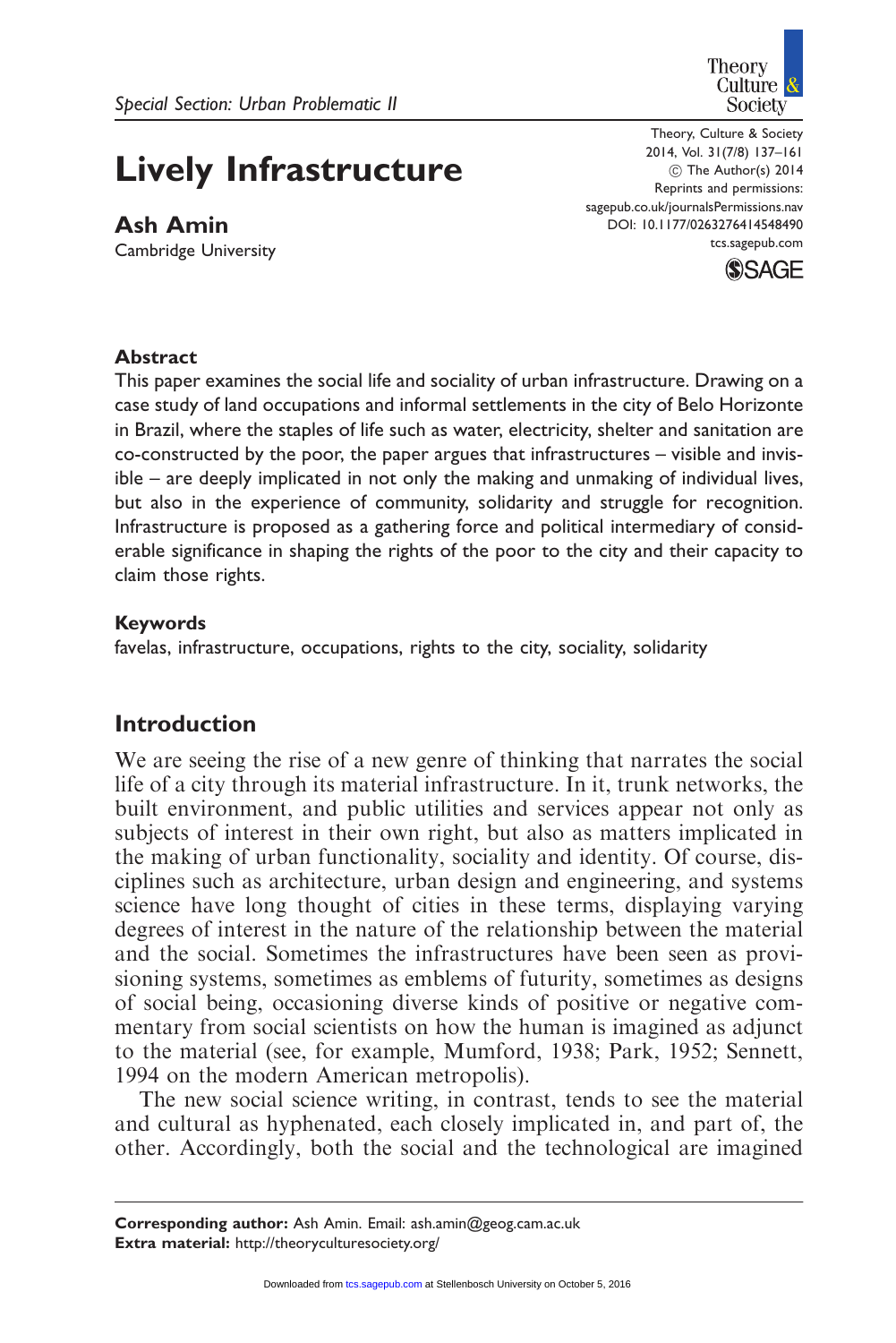as hybrids of human and nonhuman association, with infrastructure conceptualized as a sociotechnical assemblage, and urban social life as never reducible to the purely human alone. There is nothing a-social, mechanistic or reductionist about how this writing imagines infrastructure, thus providing an interesting opportunity to reimagine the city as both a social and a technical arrangement. In this paper, I focus on the insight offered by the new infrastructural turn in making sense of human being and sociality in the city, in ways that acknowledge the liveliness of socio-technical systems, and this even in the places of infrastructural absence or failure. Indeed, my exploration of human prospects and identities in the city is based in an analysis of the agency of the absences and presences of the very basics of urban provisioning such as water, electricity, sanitation, and low-cost housing in the slums and un-serviced outskirts occupied by the poor in the city of Belo Horizonte in Brazil.

The new thinking reimagines the urban social in three significant ways. First, in approaching the city as a provisioning machine, it shows how the socio-technicalities regulating the distribution of staples such as food, water, electricity, sanitation, healthcare, information and knowledge centrally determine the character of urban wellbeing and sustainability (Graham and Marvin, 2001; Heynen et al., 2006). Typically, it reveals how some cities are let down by failed, incomplete or mismanaged infrastructures, forever patched up by improvised measures that most tax the poor (Pieterse and Hyman, 2014; Jaglin, 2014; de Boeck, 2013; Graham, 2010; Humphrey, 2003); and, conversely, how other cities manage to stave off the unforeseen complications of complex provisioning systems by building in excess capacity, circuit breaks, and intelligence and slack within and across the city's infrastructural networks (Lahoud, 2010; Vale and Campanella, 2005; Batty, 2013). Importantly, this writing shows that there is nothing purely technical or mechanical about even the most digitized infrastructures, revealed instead as complexes of socio-technical alignment and allocation composed of corporate interests, regulatory standards, social expectations, hybrids of human-software-hardware intelligence, and historical legacies of organization and supply (Greenfield, 2013; Kitchin and Dodge, 2011; Halpern et al., 2013). The urban infrastructures are shown to be social in every respect.

This includes, secondly, their symbolic power and their social selectiveness. The new writing revives a longer tradition interested in the affective and aesthetic qualities of the urban infrastructure, showing, for example, how public sentiments of progress, modernity and wellbeing become attached to iconic buildings, highways, or new housing and shopping complexes, regardless of their functionality and material impact (Harvey and Knox, 2012; Manton, 2013). The literature illustrates how the hopes and ideals sustained and the promises glimpsed render the incomplete and often unfulfilling present bearable, and how the emblematic material makes for an imagined commons of shared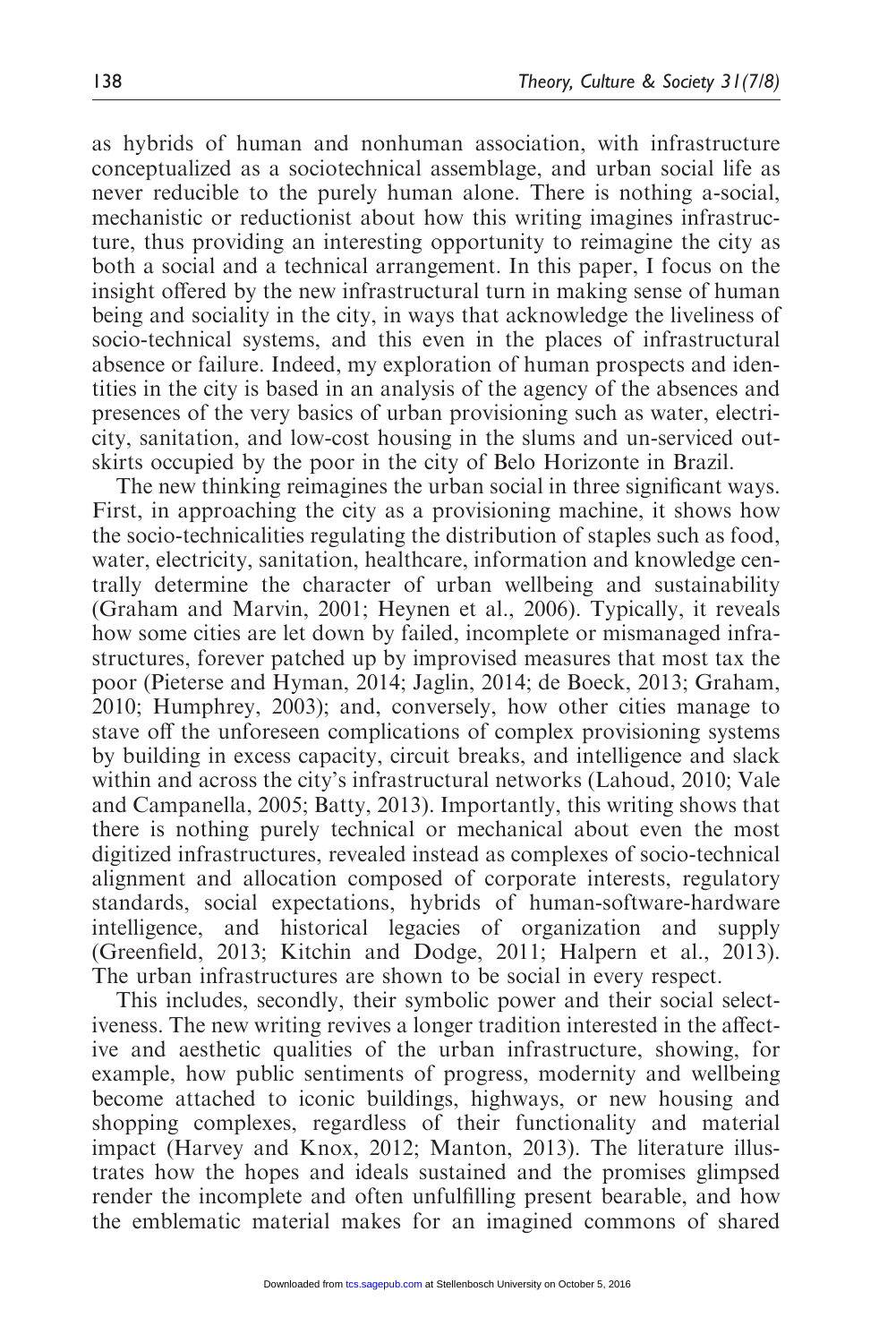affects and assets supposed to iron out the divisions and differences of the everyday city. Yet, ironically, these differences and divisions are also scripted into the workings of infrastructure: the rules and tariffs of supply, the socio-spatial decisions of providers, the selectivity scripted into software calculations of allocation (such that 'pipes turn out to be documents'; Larkin, 2013: 335), the sharp differences of access between the rich and the poor and the constant battle between them over public goods (Graham et al., 2013). To render visible the detail of urban infrastructure would be to reveal precisely these imbalances. To follow Saskia Sassen's suggestion that 'all the major infrastructures in a city – from sewage to electricity and broadband – should be encased in transparent walls and floors at certain crossroads, such as bus stops or public squares', would be to not only disclose their centrality to urban metabolism but also their unequal distribution, amplifying the freight of her conclusion that if 'you can see it all, you can get engaged' (2012: 14).

Thirdly, and most innovatively, the new writing shows how infrastructures – visible and invisible, grand and prosaic – are implicated in the human experience of the city and in shaping social identities (Tonkiss, 2013). Some of this work alludes to particular habits such as improvisation or opportunism and to particular affects such as endurance or anger when residents are challenged by urban utilities and services not working or being inaccessible, while other work shows how the good life and cultural practices of those able to enjoy access are designated by the urban infrastructure (Simone, 2004; McFarlane, 2011; Sundaram, 2010; Amin, 2013a). Other work concentrates more directly on infrastructure as aesthesis (Larkin, 2013), that is, as a sensory landscape that both extends and works on human being and sociality in its dwelling. Here, the circulation of sights, smells, sounds and signs, or the assemblage of buildings, technologies, objects and goods, are seen to shape social behaviour as well as affective and ethical dispositions (Amin, in press; de Boeck, 2012; Hirschkind, 2006; Shepard 2011; Rhys-Taylor, 2013). How the habitat and its inhabitation extend the boundaries of the human is insightfully illustrated, eschewing any notion of a clear human interior and a separate environmental exterior. Thoughts and feelings, along with social dispositions, appear as formed in the interactions of the sentient body and a sentient landscape with varying degrees of intelligence incorporated in its infrastructures (Thrift, 2014; Mackenzie, 2010).

These reorientations script the city and its inhabitants in novel ways, as they do infrastructure itself, now imagined as a socio-technical process with diverse agentive powers (Harvey, 2012). The result is the birth of an exciting anthropology of infrastructure that foregrounds the urban backstage to reveal the sociality of roads, pipes, cables, broadband, code and classification and the enrolments of the socio-technical systems that they are part of, and which make the modern city the machine that it is, however efficient (cf. Mahvunga, 2013; Tousignant, 2013; Larkin, 2004;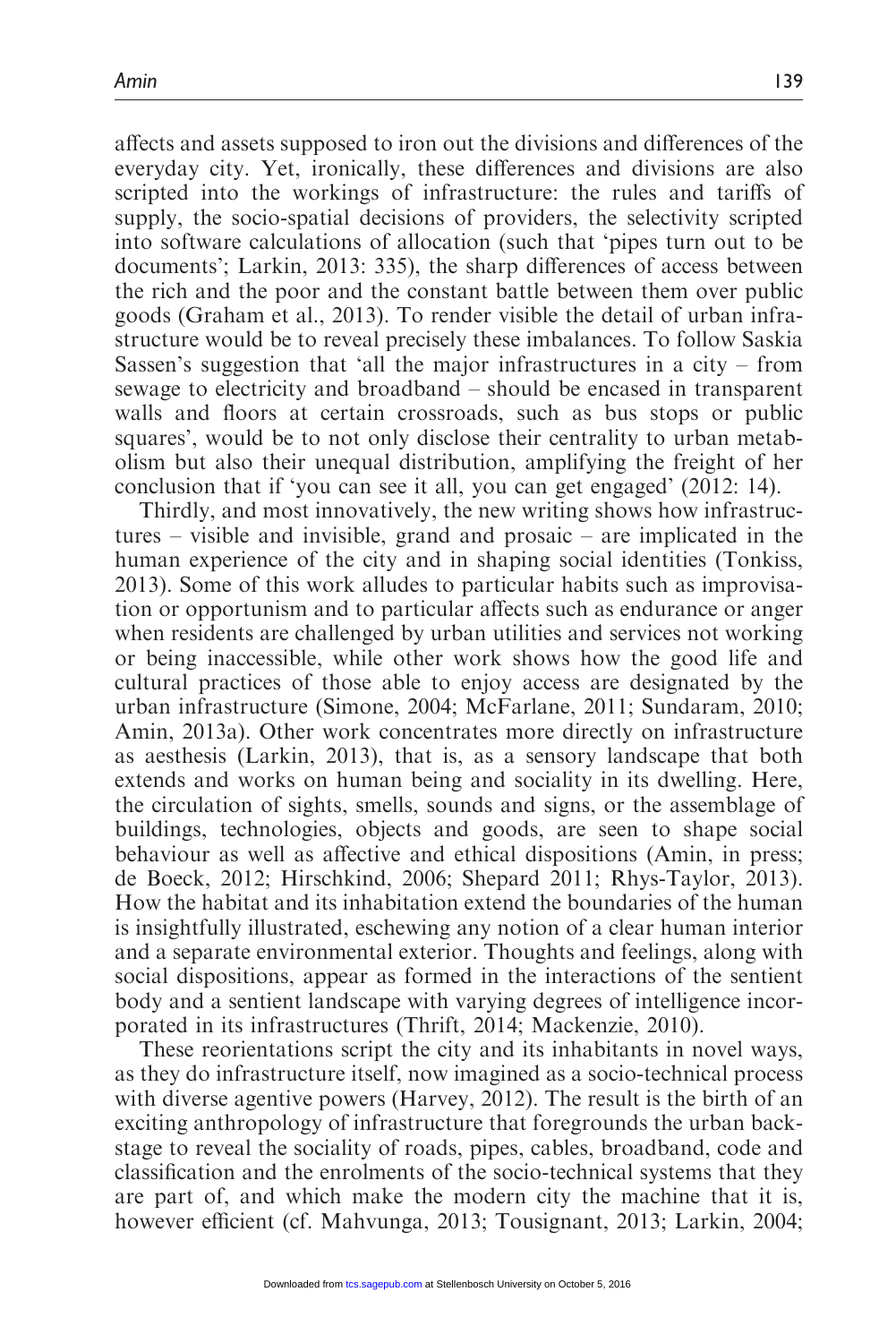Elyachar, 2010). As Brian Larkin (2013) argues in an important essay on infrastructure as politics and poetics, the kind of work summarized above cautions against taking urban infrastructures for granted and, if anything, prompts effort to understand 'how (in)visibility is mobilized and why' (2013: 336).

In this paper, I take up Larkin's invitation to consider the poetics and politics of infrastructural visibility and invisibility by focusing on the struggle in poor informal urban settlements over staples generally available to the better-off elsewhere in a city. I am interested especially in the social power of infrastructural visibility – when the poor and their advocates organize to build or procure services in new sites of settlement, with the effort dominating landscape, labour and sociality – and in the affordances of infrastructural invisibility – when connectivity to the municipal mains for water, electricity, sanitation and transport is eventually secured, momentarily hiding the trials and technologies of procurement.

My material is drawn from Belo Horizonte in Brazil, based on a case study of three organized land occupations by the poor, and also the favela of Nossa Senhora de Fátima, one of four favelas that make up the city's largest and oldest informal settlement – Aglomerado da Serra – that houses 50,000 people, and where it has taken some 40 years for trunk infrastructures to become part of the invisible background of supply. In the occupations, the visibility of infrastructure in the making has been crucial in the construction of place, community, sociality and political claim, while in the favela, the invisibility of provisioning from trunk infrastructures has allowed Nossa Senhora de Fátima's residents to hesitantly lead fuller lives and exercise their citizenship. Both visibility and invisibility turn out to be equally productive in different ways.

#### Infrastructure Visible

Eliana Silva, Rosa Leão and Dandara, all named after heroines of past popular struggles, are three of the handful of occupations that have sprung up on the outskirts of Belo Horizonte in the last four years (Figure 1). They echo a long and fraught history of urban settlement by illegal occupation by migrants and the poor in Brazil, tacitly accepted by the authorities as a form of bottom-up urbanization involving minimal demands on the public purse, but always resolutely and often violently opposed by landowners, speculators, planners, municipalities, elites and a judiciary in denial of facilitative laws (Holston, 2008; McCann, 2014; Fischer, 2014). Each occupation involves between 300 and 1300 poor families – homeless or living in crowded conditions or struggling to meet rent payments – that have taken the bold step to build concrete and brick homes, public spaces, and diverse infrastructures on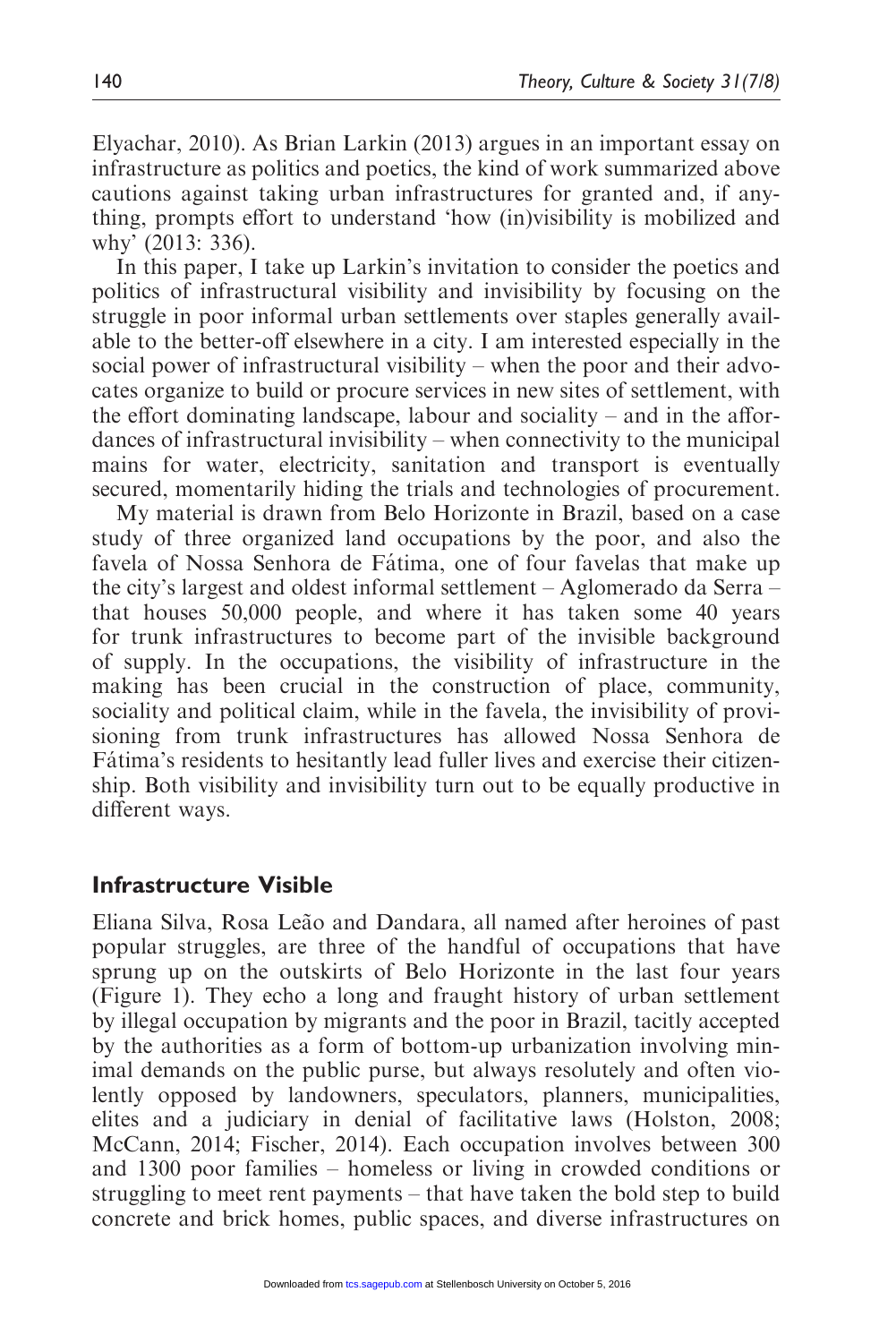

Figure 1. Location of occupations.

disused private or public land, knowing that they could be evicted at any time and, before that, harassed by their opponents.

The occupation process has not involved a slow drip of individual families following the lead of others, taking what they want, building how they wish, and relying on their own initiative alone. Instead, the occupations have been organized, led by pro-poor housing movements such as the Brigadas Popolares (BP) or the Movimento de Luta nos Bairros, Vilas e Favelas (MLB), university architects, lawyers and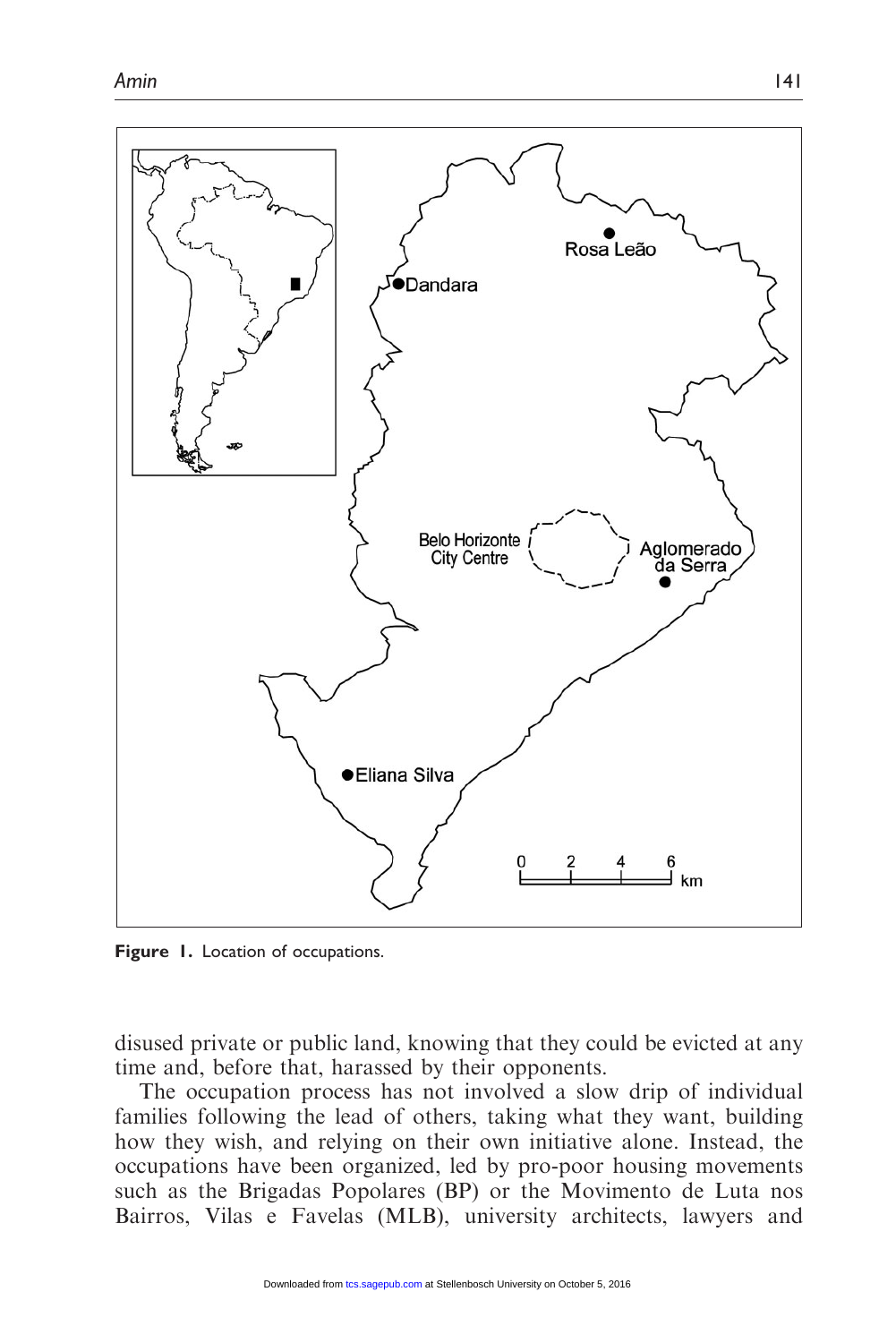planners, diverse social justice organizations, and representatives elected by the families. The selection of the site and its plots and the timing of the occupation is coordinated and the ambition of the leaders and advisers is to stop the occupations from becoming slums by designing in orderly settlement and compliance with urban planning guidelines right from the start. Each occupation has followed a settlement design drawn by the professionals and activists in consultation with the families. The designs outline standardized plot sizes, protected green areas, risky inclines to be avoided, sanitation and waste disposal procedures, water and electricity sources, street lay-out and architecture, and shared spaces such as community centres, crèches, play areas, churches, and allotments.

The aim is to build a neighbourhood that meets standard planning and legal requirements, and a community that is more than the sum of its individual plots and lives. Typically, after months of negotiation over the details of the settlement plan between the families, their representatives, and the architects and social activists, an occupation rapidly unfolds. In the time between dodging eviction during a period of days when the police can intervene on grounds of criminal infringement, and a period of months peppered with acts of harassment when claims and counterclaims are judicially reviewed, there follows a flurry of building activity in the hope that the authorities will be persuaded to recognize the merits of an orderly process of neighbourhood formation and organization. The flimsy shelters made of wood and plastic sheeting are turned into single or double-storey brick and cement houses, the roads and sanitation pits are built, the supply of water and electricity is made secure, the commercial ventures are established, the places in nearby schools, workplaces and health centres are sought out, and work on diverse shared spaces, from churches to communal kitchens and toilets, is commenced. On a barren stretch of land on the far outskirts of the city, but close to mains water and electricity supply, the new occupants invest a vast amount of labour, money, materials, hope, hardship and goodwill in full knowledge that all could be lost in a sweep, that violation will be met with violence.

Counter to their wholesale negative characterization by the authorities and the middle classes, the occupations tell a story of remarkable human achievement in the most adverse circumstances. On the ground, we find people without means risking everything to exercise a formally recognized right to shelter, enduring all manner of deprivation and uncertainty to build something out of nothing on unstable or contaminated terrain. We discover the extraordinary skills and imagination applied to turn hastily built shacks into concrete and brick homes in a matter of months. We encounter the commitment of people with pressing personal needs and worries working with neighbours to pirate water and electricity for the settlement and to build streets, crèches, churches, and other communal facilities. We see the forbearance involved in building a home, travelling long distances to shop, find work, seek education and health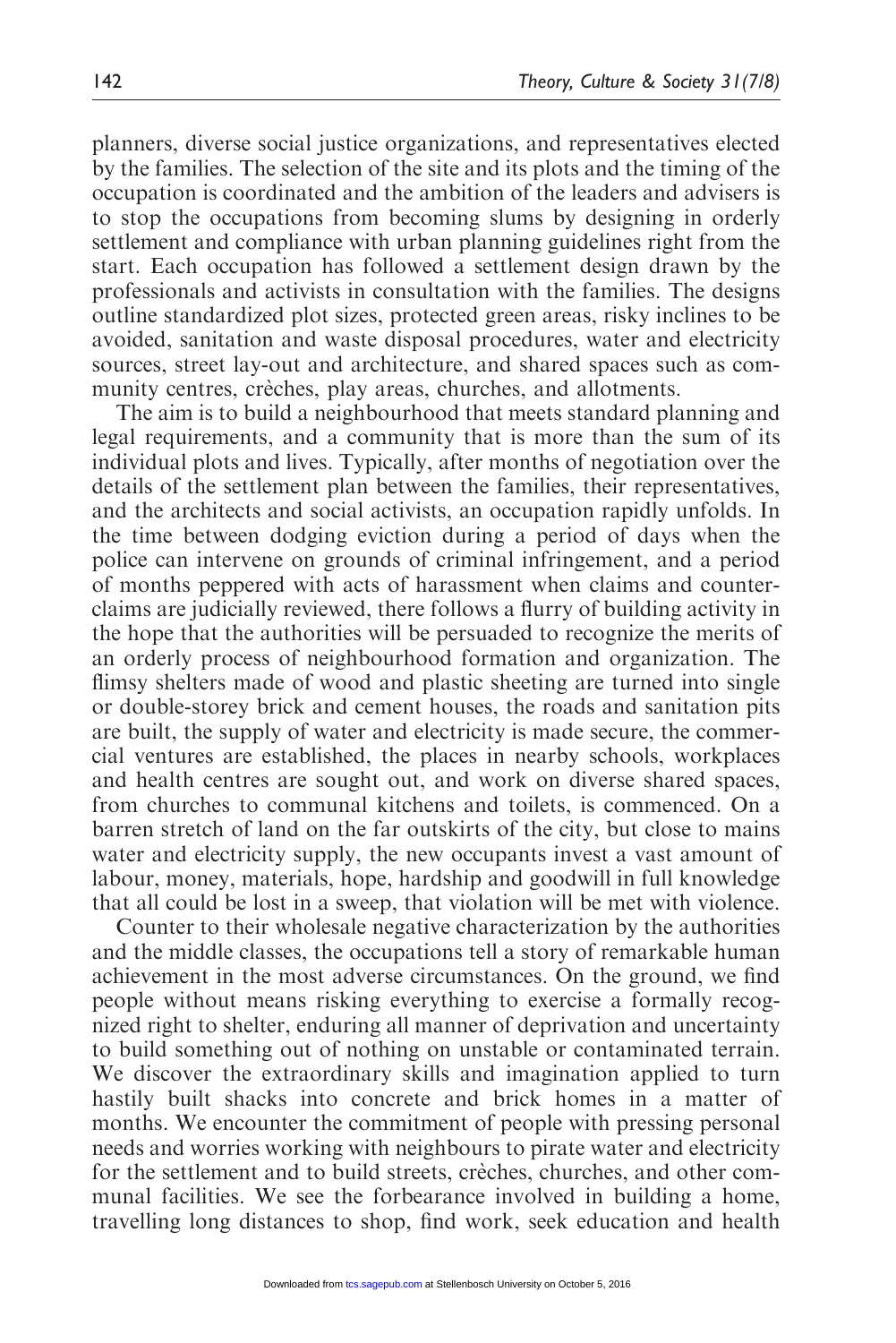care, participating in meetings and events to secure rights, setting up commercial ventures in the backyard, exchanging favours, meeting basic needs in rudimentary conditions, and facing multiple risks and uncertainties. We see how in the midst of all of this time is found for building associational life, friendships, neighbourly relations, a local commons. We encounter the dedication of the professional experts, activists and community coordinators prepared to work for free for month on end to transform the occupation into a decent urban settlement.

But the story of settlement, including the above socialities, can also be told in a different way, as a mise en scene by infrastructure. Nothing is more striking than the visibility and sound of housing, sanitation, water and electricity, streets and landscapes in the making. The unfolding infrastructure is the object of attention, the frame of values and affects, the grid of neighbourhood, and the matter of wellbeing, sociality and struggle. It commandeers the settlement process, including the lives, concerns and affects of the settlers, as the three examples below of infrastructural performativity at different stages of the life of an occupation illustrate.

#### Infra-designation

All three occupations have been instantiated in quite significant ways by otherwise mundane models designed by architects of the Praxis Group at the Federal University of Minas Gerais (UFMG) who work on social housing and also with the poor on self-build projects (Morado Nascimento, 2012). The three-dimensional latex models, the size of a small table (Figure 2), are continuously altered in their detail in the course of discussion with the residents and their leaders over the accurate number of occupying households, the size of individual plots, and the scope for shared ownership (generally opposed by the residents). Eagerly awaited as the signal to commence building after days and weeks of living in only a corner of the settlement and under flimsy structures, the models visualize the green areas that should be protected, the contours and geology of the landscape of safe build, the location and arrangement of individual plots, the lay-out of streets, services and communal spaces, and the total space and aesthetic of the settlement.

The agency of these rather makeshift models has been immense. First, they have mapped the community to come and its modus operandi. They have signalled an orderly occupation right from the start, and in turn directed the unfolding developments as well as correcting most errant departures. In visualizing the whole settlement and individual fit within it, residents have come to see and agree the total number and lay-out of the plots to be allocated, the spaces to be avoided, the occupants who need to be moved, the green areas and creeks to be protected, the shared and communal facilities to be built, the fairness of the standard plot sizes selected. Much of this has been actively debated, and sometimes it has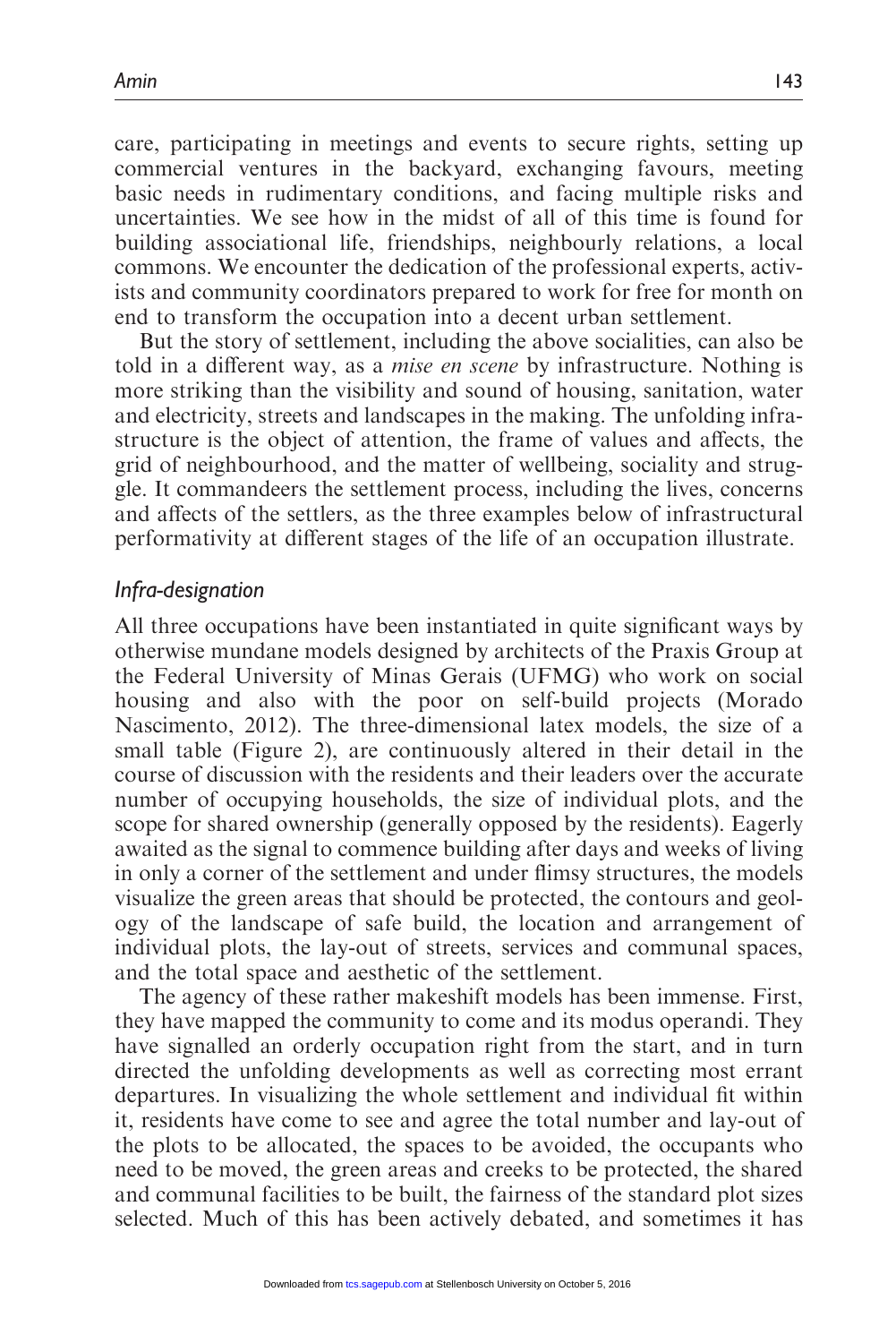

Figure 2. Model of Rosa Leão.

been contested by residents or ignored by the self-centred household, but the overall power of social designation of the models has remained intact.

Secondly, the models have played an important pedagogic and mobilizing function. The collaboration between the architects, activists and residents in designing the settlement has nudged the future inhabitants and their representatives towards becoming knowledgeable interlocutors and collective actors. Long and protracted discussions over the design of the occupation have tapped into and valorized the lay expertise of the residents, taught the community leaders to hone their negotiation skills, brought into the open unacceptable opportunist or rogue behaviour, placed the private within a frame of collective interest and need, and strengthened community knowledge and power in dealing with the authorities. Around the models has emerged a sense of place, community, and belonging, guiding development, shaping social awareness, mediating negotiations, and unlocking expertise.

Thirdly, the models act as a call to order. They can be quickly forgotten when the frenzy of individual pursuit digs in, when the leadership is tested by waning community interest or the infringements of criminals and drug-traffickers, when the incursions of the authorities or powerful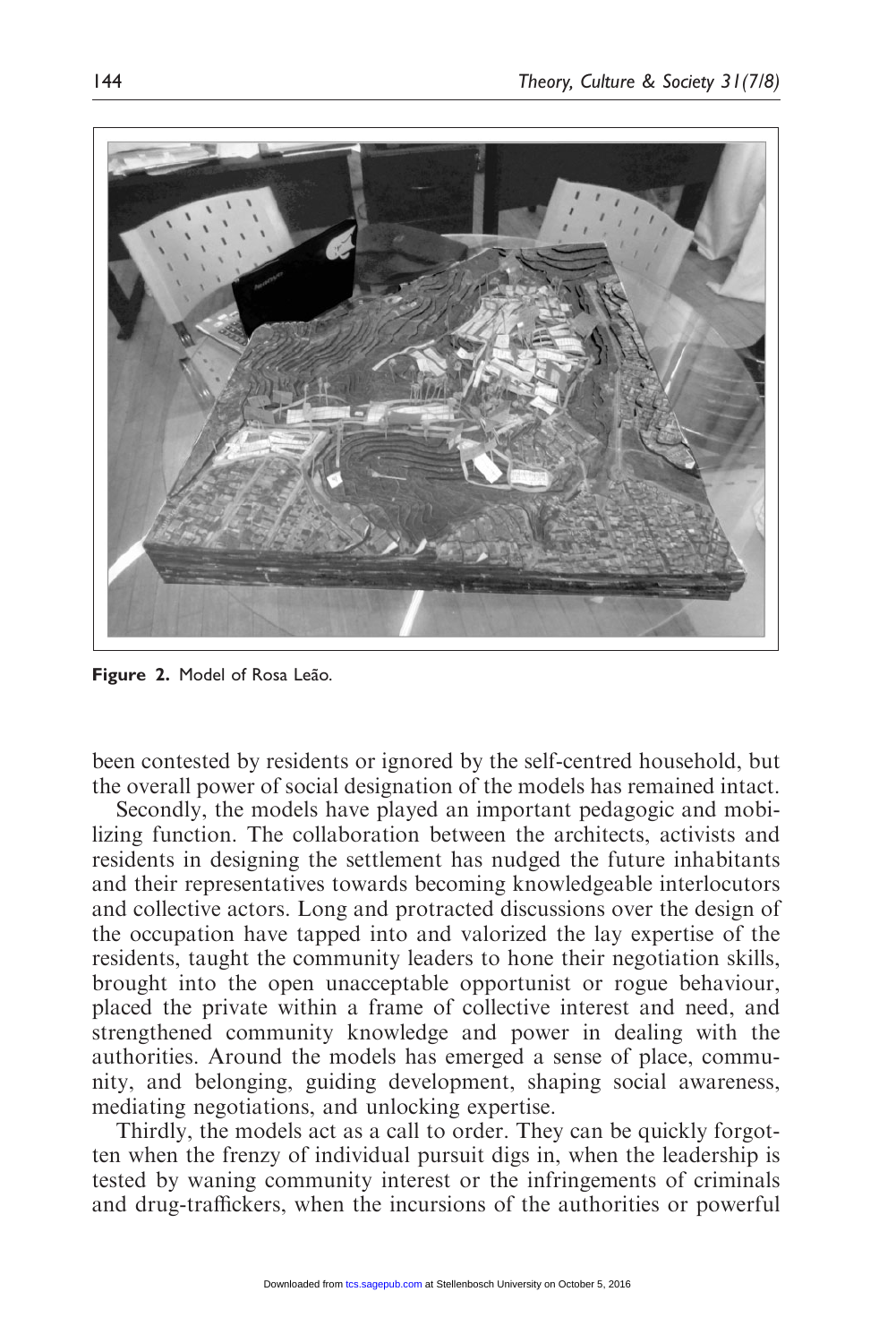intermediaries threaten agreed plans, and when the architects and activists have receded into the background. Their durability is by no means guaranteed, but they do survive as a powerful – and often only – mnemonic of the originally negotiated settlement, helping leaders and early settlers to bring developments back into line, remind the community of a design intended to benefit everyone as well as improve the chances of formal recognition from the authorities, and mobilize against damaging new infringements. The models trace the line between the planned and unplanned informal settlement (see Valladares (2006) for the history of categorization of Brazilian favelas).

## Infra-being

It is a line that is easily blurred and quickly forgotten once the labour of building homes, utilities and the neighbourhood gets under way, along with the trials of securing a living, the right to stay, and safe survival. Yet this is precisely when the visibility of the infrastructures of place emerge as the primary metonym of place, commanding daily attention and shaping social orientation and affect. The social force of infrastructure is unmistakable, crystallized around the documents designating 'ownership' of a plot, the bricks, corrugated metal and plastic tanks assembled for the houses, the poles, wires and tubes put into place to pirate water and electricity, the spaces cleared for play areas, churches, roads and toilet blocs, and the vehicles, mobile phones and televisions facilitating contact with the outside world (Figure 3). These objects, and the cares, skills and chains of possibility they gather, dominate the spatial and social landscape of the emerging settlement.

Within the individual household, this agency is manifest in the attention given to, and commanded by, building a house piece by piece when



Figure 3. First infrastructures: Rosa Leão.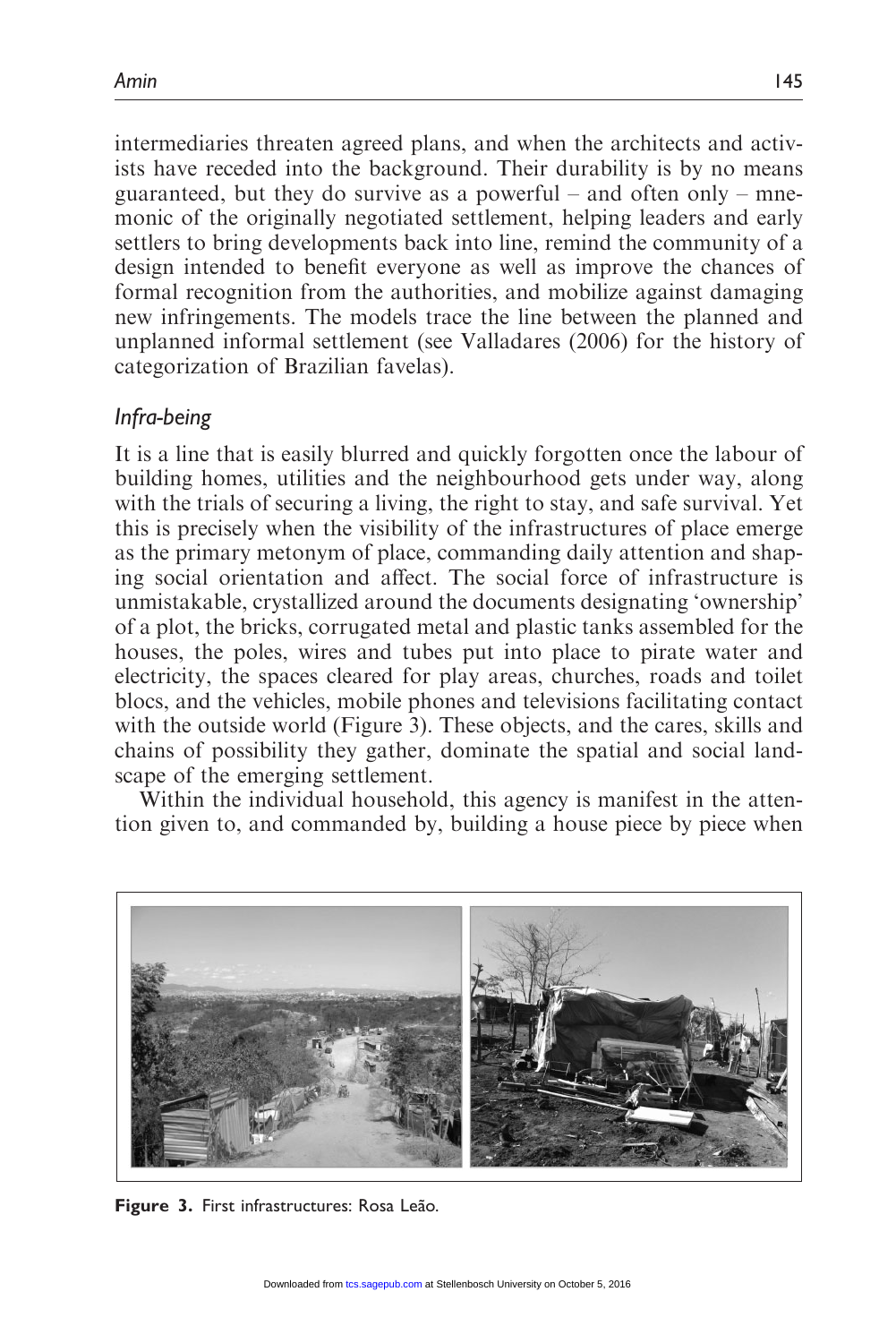time and resource allow, the measures taken to pirate water and electricity, build sanitary pits, and make indoor or outdoor showers and kitchens, making a house into a home by decorating and furnishing rooms, travelling long distances to secure earnings and to buy goods, negotiating access to faraway schools, clinics and other welfare services, and seeing to the daily denials, disruptions and repairs caused by infrastructural improvisation. This is a process of infrastructural crafting that mixes the 'thrill' of home ownership, the satisfaction of artisanal accomplishment, and the satisfaction of working with others with the anxieties of exposure to the natural elements or to criminal or police violence, the dangers of live wires causing fires and sanitation pits flowing over, and the worries of securing the wellbeing of the family. So many cares, feelings and dispositions are arraigned through infrastructural interactions.

Then, beyond the household, lie the reminders of incomplete or makeshift infrastructures: the low-hanging electric wires everywhere that could so easily fall or snap, the unfinished roads and tracks throwing up dust or becoming quagmires in the rain, the cracks in the ground opened up by the elements and the rivulets formed by unmanaged grey water, the seepage from badly constructed sanitation pits, and the trash that gathers in untended spaces. The infrastructure-formed aesthetic is not all bad, for as and when the settlement becomes more diverse and organized, into the aesthetic are incorporated the hoardings advertising commercial products or religious opportunities, the greenness of protected areas, planted trees and shrubs, and tended private gardens and community farms, and the orderliness of maintained communal spaces such as play areas, crèches and community centres.

These hyper-visible and constantly evolving infrastructural developments make the atmosphere of place that forms the precognitive of mental, sensory and affective dispositions: the residents' experience of living in the settlement, their feelings and obligations towards each other, their attachment and responsibility towards shared public spaces, their expectations from the commons (which range from environmental disregard and cohabitation with the makeshift to hypercleanliness within the private compound and participating in improving communal spaces).

#### Infra-commoning

How the communal landscape looks, and how it is curated and spoken of, turns out to be quite significant in shaping sociality. Five years since the Dandara occupation in 2009 (Figure 4), the resonance between collective culture and the aesthetic of place is under strain, despite the efforts of community leaders to cleave to collectively agreed rules, keep public spaces free from encroachment, and raise environmental awareness. Many of the settlement's open spaces gather rubbish and look unkempt,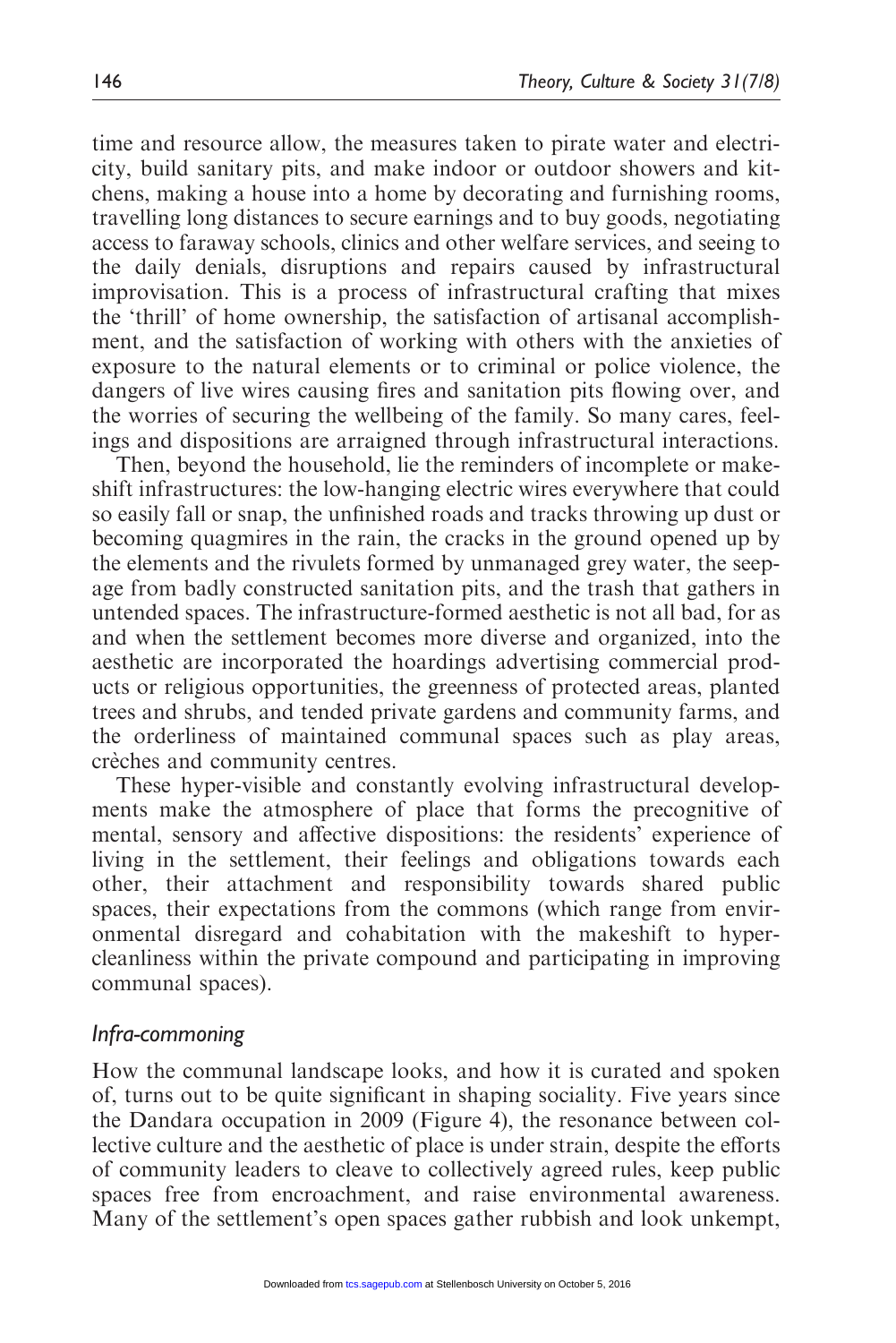

Figure 4. Infra-commoning: Dandara.

its uneven roads are crossed by rivulets of grey water gathering in smelly pools, the poorly designed sanitation pits in every home threaten to spill over, and some households have broken the agreement to keep every plot size standard by extending their properties. Only some exceptions stand out, albeit with considerable symbolic power as a mnemonic of collective possibility. One is the community farm that grows fruit, vegetables and herbs for sale and also for distribution to Dandara's poorest families, an oasis only because the energetic and experienced elderly woman tending it had to get rid of all the collectivist malingerers to make it into a going concern. Another is a large and beautifully decorated church built from donations and the skills and care of Dandara's residents and which is cherished by the settlement's large Catholic community. A third is the community centre, used for meetings but also as a library and classroom, bringing much needed learning opportunities to Dandara's children.

My impression, however, is that such exceptions – taken forward by a small number of community leaders and activists – will not stop the general drift towards an under-curated public landscape. The state of neglect is likely to get worse as private interests increasingly come to the fore in this neighbourhood of 1200 households, as the first phase of coming together in order to sustain the occupation, map the territory and acquire individual plots gives way to a second phase of living in the neighbourhood as an individuated homely space. This is a sociality reinforced by the aesthetic of the landscape and continuing spatial differentiation, and it presses heavily on a leadership harried by the multiple demands of a large settlement, its constant negotiations with the authorities for recognition, the growing counter-power of drug traffickers, and the personal burden on individuals to earn an income, build a home, and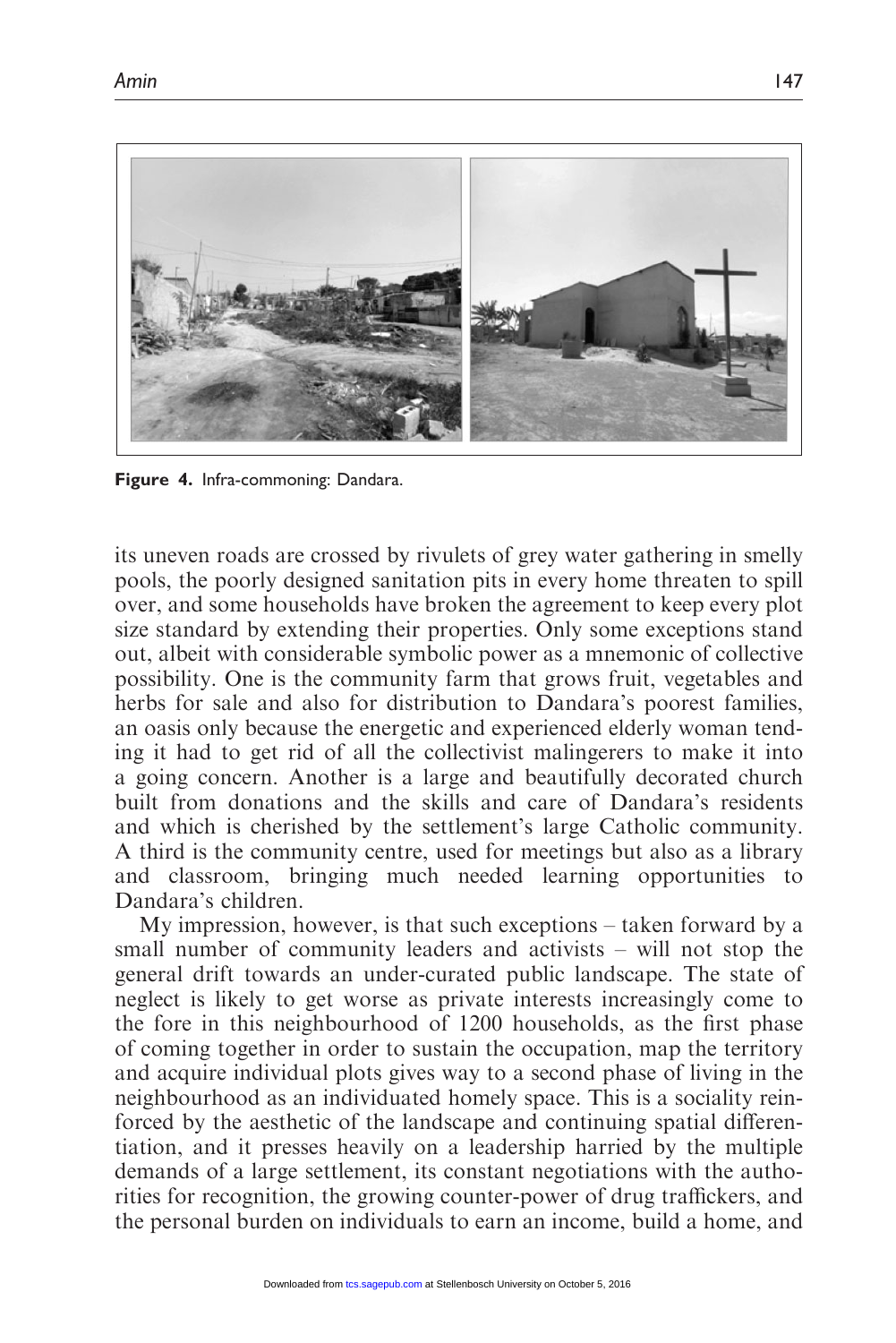

Figure 5. Infra-commons: Eliana Silva.

maintain a family at the same time as working for the community. There is an intricate play between the infrastructural aesthetic, social praxis and collective organization shaping the culture of the commons.

In contrast, the condition and culture of the commons is very different in Eliana Silva, which houses only 300 families, is still in its early stages of build since occupation in 2012, and is led by a widely respected and charismatic MLB activist who decided to build his own home in the heart of the settlement. Here, work on communal projects has moved in pace with that on individual homes, thanks to the commitment of the coordinators, active residents and external advisers and volunteers to implement original plans for shared space right from the outset. There are numerous initiatives, some completed, some ongoing, and others planned (Figure 5). They include making sure that solid waste is deposited in appropriate places, securing lighting for the main streets, encouraging families to channel grey water into areas of soft earth, preserving and adding vegetation in open spaces, building an airy community créche/ centre, maintaining a protective rim around fresh water streams, involving many people in the community farm, planning a ceramics workshop that will make house signs, keeping the block of public toilets and washbasins clean, getting households to co-own and build a markettested low-cost sanitation pit topped with water-absorbing plants ('Tevap'), and preventing the subdivision of a property or its sale for at least four years and granting rights over only the building and not the plot.

It is hard to predict whether, in the fullness of time, the culture of the commons will go in the same direction as that in Dandara. It might do if the strength of leadership and community involvement weakens or if private interests come to displace collective ones. On the other hand,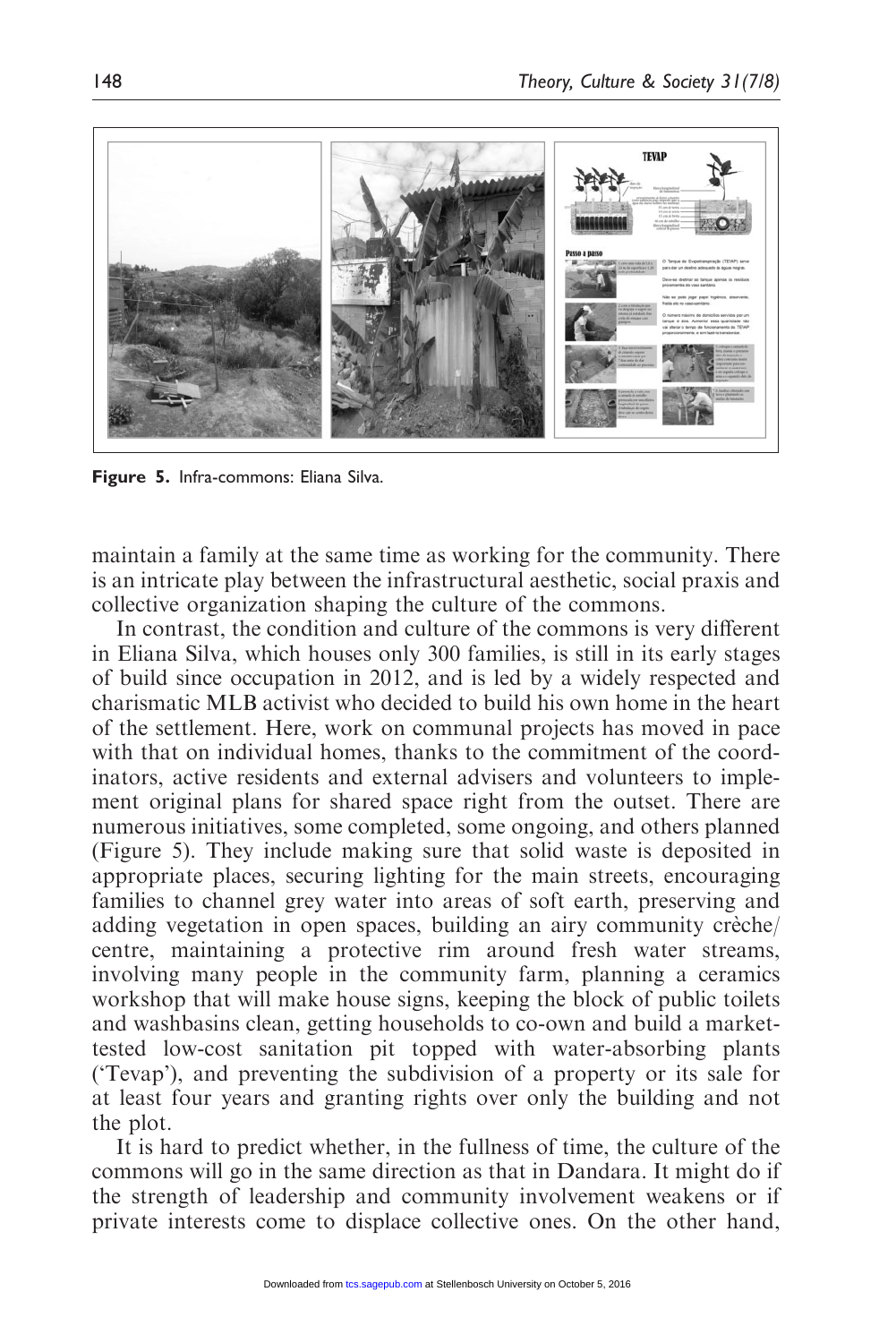the very aesthetic and functionality of a working commons – the obstinacy of infrastructure shared – might help to maintain the collective ethos – acting as a reminder of services and spaces that are valued, summoning civic participation and care for the commons, and materially merging the private and the public. The materials, coalitions and visual iconography involved in making commoning both ordinary and necessary could ensure a different future for Eliana Silva.

It is unclear how the reciprocities of infrastructure and sociality will play out in Rosa Leão, the most recent of the three occupations, initiated in early 2013. This is a large occupation involving 1300 families spread out across an undulating hillside whose topography does not lend itself to easy visualization by the community of the whole. The occupation is highly controversial as it is on land within the last green belt north of Belo Horizonte, which has been designated by the authorities for formal housing expansion. At the time of my visit in September 2013, many wood and plastic sheeting constructions had already sprung up, serviced by pirated electricity and water, and work had begun on the main roads. But the settlement design and plot allocations had yet to be finalized, as the architects awaited the final head count and the outcome of difficult negotiations between a recently formed and fragile leadership and an expectant community that the size of the land available for safe and planning-sensitive build would necessitate halving anticipated individual plot sizes.

Though Rosa Leão began as a spontaneous occupation, it soon drew in MLB activists, university experts and other advocates of the poor (e.g. from liberation theology) to help map and design the settlement, guide plot allocation, designate public spaces, identify risky terrains, and protect environmentally sensitive areas. Like the other occupations, the signs of common orientation and collective organization right from the start are unmistakeable, manifest in the strength of MLB and BP presence, the planned designation of private, public and shared spaces, the frequent meetings between activists, advisers and residents to engender a culture of knowledge sharing and co-responsibility, the charisma and force of its leading spokesman, Father Gilvander Luis Moreira, the murals and hoardings calling for solidarity, the success in relocating families that had moved into environmentally sensitive areas, the enthusiasm and commitment of the community representatives, and the willingness of occupiers to help build trunk infrastructures and to come to the aid of the most vulnerable.

Such early signs, which were also evident in Dandara's early days, could easily unravel. Already, they have been put to the test by the loud threats of eviction from and the violent confrontations with the authorities owing to the occupation's sensitive location, by an inexperienced leadership being ignored by the residents or opposed by rogue builders on unallocated land and drug traffickers with other interests in mind, and by the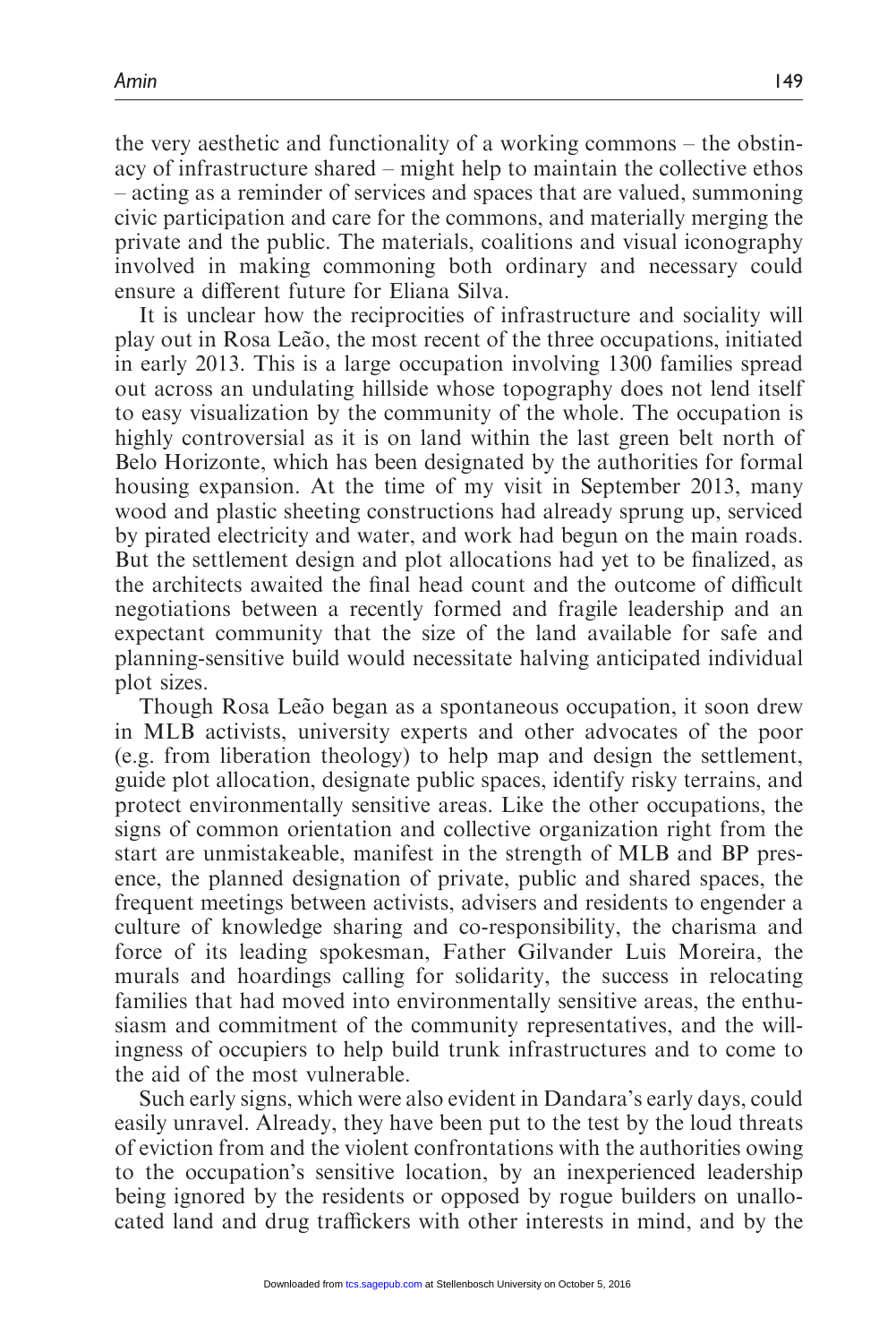rush of the occupiers to build a home amidst the fear of being allocated a smaller than expected plot. Against these pressures, it is not clear whether the practices of commoning will stick in the way they have for Eliana Silva: the topography gets in the way of making the whole settlement and its shared spaces visible to all, while the mnemonics of pooled interdependence remains scant and fragile, leaving almost everything to the vicissitudes of effective leadership and community goodwill.

# Infrastructure Invisible

In Nossa Senhora de Fátima, four decades after the first illegal occupation of the slopes of the mountain that closes in on the city, the days of thinking, feeling and living through the improved urban infrastructure are largely over for its 10,000 inhabitants (Figure 6). The houses and streets have mains water, electricity, and sewage connectivity. The roads are paved (and recently also the many paths that cross the steep inclines) and lined with commercial activity and traffic. The constantly extended and divided houses are densely packed together, rented, sold, and much sought after for their close proximity to the city centre. There are banks, restaurants, civic associations, schools and health centres in the neighbourhood. The balance between living safely and sociably and facing police violence and drug criminality is tipping slowly towards the former. By law, Nossa Senhora de Fátima may be an informal settlement, but like so many of Brazil's urban favelas, it is in all other respects a thriving, well-functioning and organized city neighbourhood, built by the poor, recognized and serviced by the authorities, and increasingly attracting the gaze of tourists and gentrifiers. Like in other favelas of Brazil, the distinction between the legal and illegal, the formal and informal, and urban incorporation and exclusion is blurred.



Figure 6. Nossa Senhora de Fátima in the Aglomerado da Serra.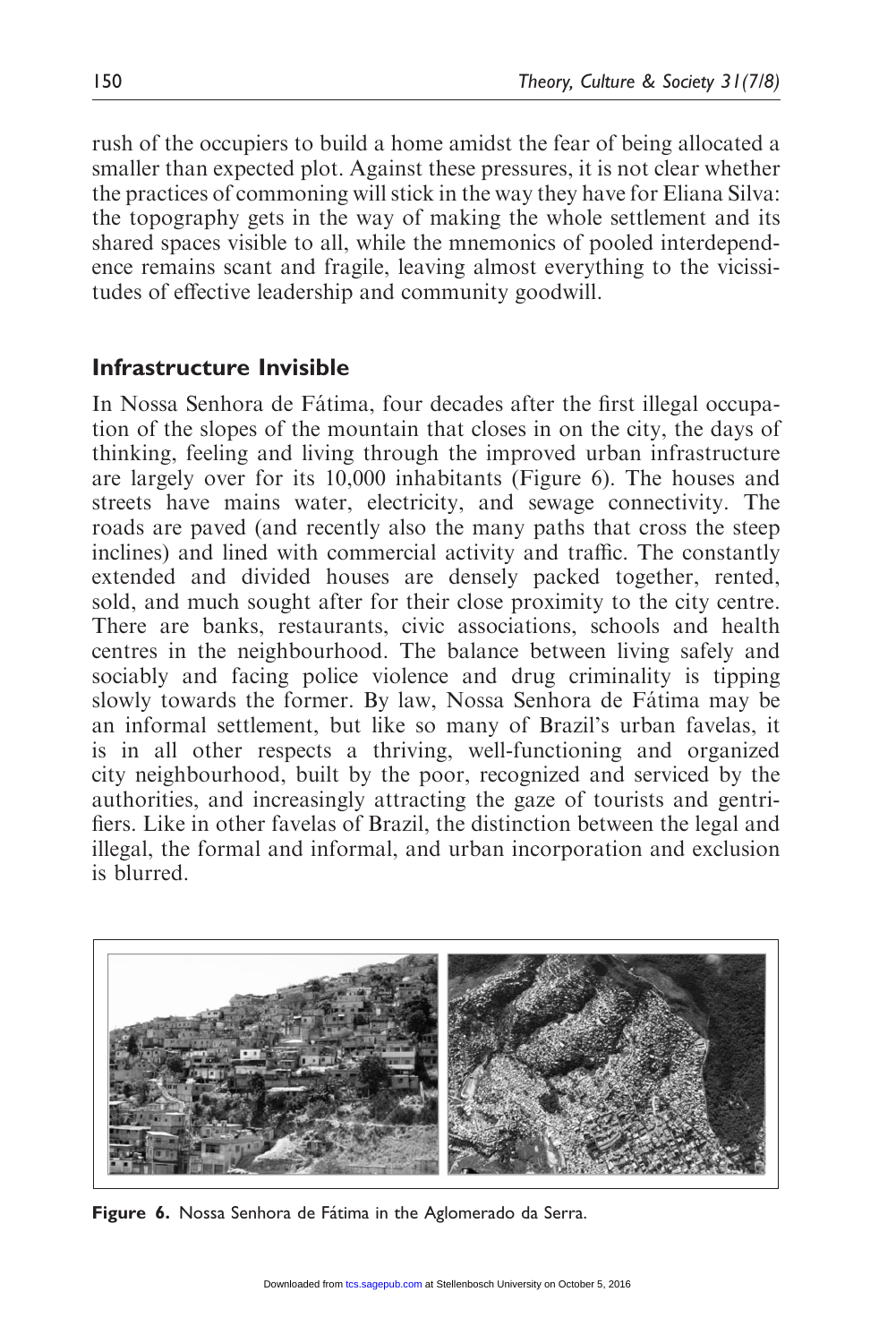Nossa Senhora de Fátima's transition from rudimentary occupation to serviced neighbourhood has been long and taxing, and like elsewhere, full of conflicts, openings and closures, even during the quarter century of democracy since military rule that has come with fluctuating political and institutional commitment to the poor (McCann, 2014; Perlman, 2010). The transition is the product of years of self-organization and social reciprocity, and of arduous civic mobilization – at times overshadowed by profiteering, criminal or clientelist interests – for land, housing and service rights. The long process of informal urbanization tolerated by the authorities has eventually led to municipal upgrading of the favela's trunk infrastructures and connectivity to the city's water, electricity, sanitation, and transport system, along with better access to diverse social services. The proliferation of building and the vigorous trade of property – still without formal title deeds – has created a robust and complicated housing market of owned and rented dwellings. In Nossa Senhora de Fátima, the social prominence of the infrastructure has receded into the background of silent provisioning, even if the frustrations of regular and affordable supply of services continue to persist.

If infrastructure retains its role as a social mnemonic, it is as a reminder of days in the recent past of manifest lack, the daily labour of carrying water and securing other services, and working with each other to make the favela habitable. In the making invisible of infrastructure, however, it is not as though the sociality and social life of the material of provisioning has diminished. It has simply changed, and largely for the better. For Nossa Senhora de Fátima's residents, having access to secure housing, mains water, electricity, sanitation, and transport connectivity has allowed them to lead fuller lives and to campaign for other basic needs such as better education, healthcare, and community protection (both from the police and drug gangs), and to participate more fully in the life of the city. The step is a significant accomplishment, one where finally some things can be taken for granted after years of self-reliance and struggle over the right to public goods assumed by the better-off elsewhere in the city, without which they would not be who they are, and the city reduced to dysfunctional chaos. In Nossa Senhora de Fátima, the concealment of the liveliness of infrastructure has been about the grind of daily procurement of certain staples being absorbed by the 'skunkworks' of public supply in the modern city (Goldstein, 2009; Amin, 2013b).

The accomplishment, however, is double-edged, and certainly no neutralization of a politics of public provisioning stacked up against the urban poor. In Nossa Senhora de Fa´tima, and other favelas that have benefitted from municipal upgrading in Belo Horizonte and in other cities of Brazil, the cost of becoming part of the urban commons is never far from the surface (Guimarães, 1992). It includes the long wait for only partial and conditional access, the irritations of having to pay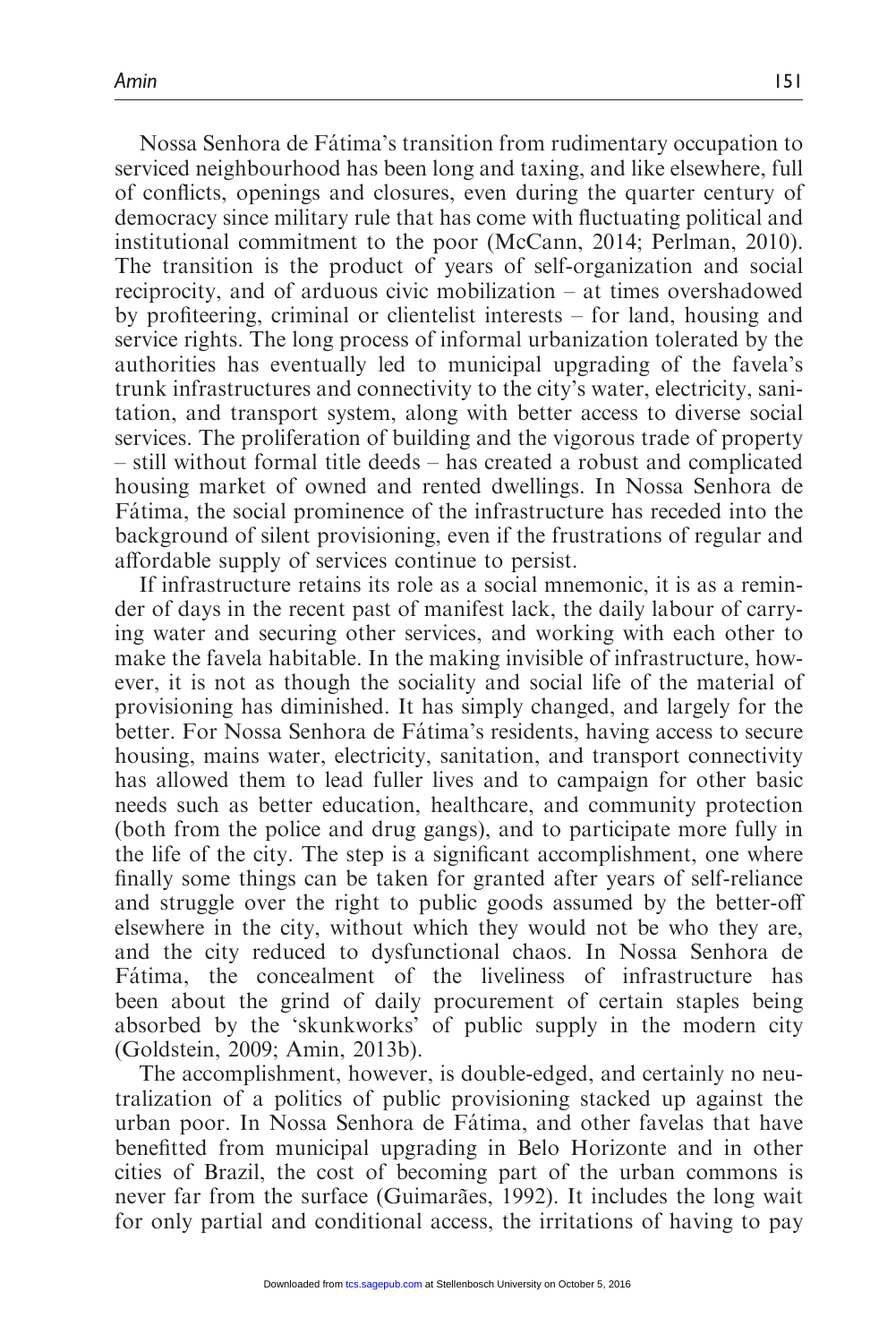for erratic supply and suffer poor quality infrastructure, and with further upgrading, the threat of displacement as land and property values rise and the better-off move in, and the indignity of not being allowed to shape new developments. This has become all too evident in the latest round of modernization.

At the heart of the new developments is the Vila Viva programme funded and coordinated by the city's Urban and Housing Development Company (URBEL). In resonance with the early Lula administration's interest in bolstering the rights of the poor and improving conditions in favelas, Vila Viva was launched in 2005 to upgrade the city's high risk and poor areas ('zones of special social interest') by building new housing and making infrastructural and environmental improvements (Inclusive Cities Laboratory, 2010). In Aglomerado da Serra, the programme had seen work on some 850 new apartments by late 2013, many more demolitions and evictions from sites considered as environmentally risky or needed for infrastructural projects, and a set of communal interventions including social centres, green spaces, new trunk roads, paved pathways, and the linkage of houses to mains sanitation (Figure 7).

If the programme has provided permanent new homes to some residents and introduced new services and spaces, the return of infrastructural visibility comes with distinctly new connotations. The new housing, for example, consists of clusters of standardized four-storey blocks painted in different colours to break the monotony. They are set apart from and tower above the densely packed low-rise favela houses of varying shape, size and colour. While they house, at no cost of purchase, families moved out of land deemed environmentally risky or required for the new trunk road cutting through the Aglomerado, others less fortunate have been forced to fend for themselves after being evicted (less than half of the 13,000 evicted families in Belo Horizonte have been rehoused). Then, if the 40–45 square meter apartments are comfortable and well



Figure 7. Vila Viva in Nossa Senhora da Fatima.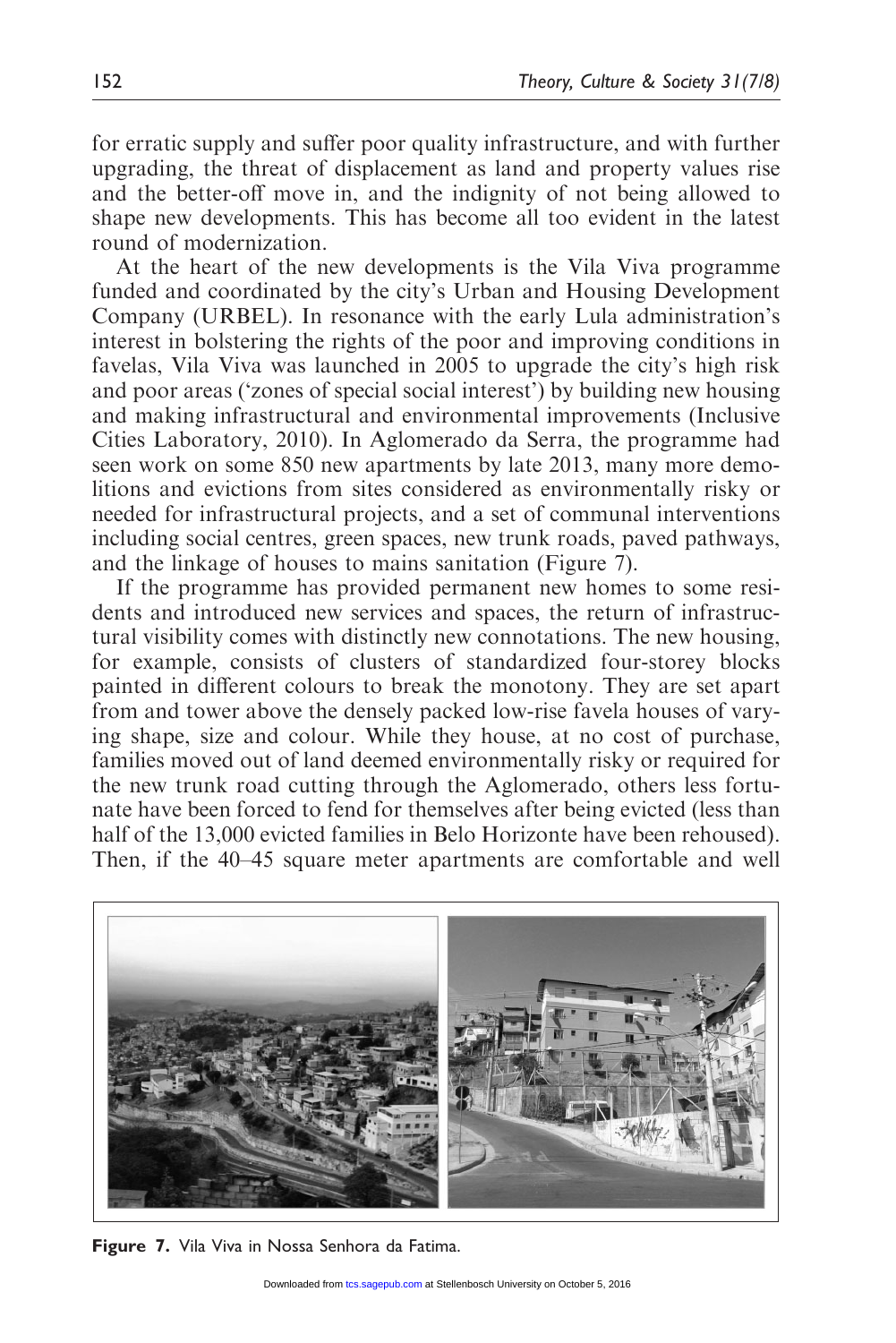serviced, the residents – used to building, adjusting and improvising – have not been allowed to make any alterations or hang out washing, and there is no space for social interaction for the people who have grown up in the permeability between the private and the public, in the narrow stairwells and landings peppered with plants to make them look more human or in the tight space outside between the blocks and the perimeter wall. It is as though the favela aesthetic and vernacular of living has been deliberately silenced by design, deemed anomalous.

So, too, with the new and unusually wide trunk road that snakes up the hill and cuts through the Aglomerado, with its high banks and few exits, separating Nossa Senhora de Fátima from the other favelas. The road is a scar on the landscape, one that has taken out many more dwellings than necessary, created open spaces such as roundabouts and verges that are useless or a nuisance, and has barely any favela traffic on it. Contested, undesired, and costing a vast amount of money that could have been used in more beneficial ways within the favelas, the highway is an imposition that makes sense only as an intervention designed to shorten the commute of middle-class drivers from the city's gated communities and suburbs into the centre of Belo Horizonte, to make circulation in the city easier during the World Cup and other big events. There are no smiling children standing on the verge waving at the shiny fast cars, no favela vehicles pouring onto it to take advantage of opportunities elsewhere, no Nossa Senhora de Fa´tima residents walking across to the other favelas. It is hard not to think of the highway – and the new housing – as a step towards making a prime location ready for gentrification, erasing the markings of a neighbourhood built by the skill and ingenuity of the poor (see Jacques, 2013, on aesthetic conflicts in favelas).

The 'environmental' interventions of Vila Viva are equally suspect. The steep river gullies running down the Serra, along which precarious but imaginatively built houses once perched, and which displayed many tended gardens, pathways, and domestic or farm animals, have been fenced off by Vila Viva. Designated environmentally risky or sensitive areas, the slopes of the gullies have become a wasteland, left to ruin, overgrow, collect dumped material and hide the activities of those who do not wish to be seen, peppered with ruined buildings, fruit trees and cultivated perennials as forlorn reminders of the past. Risky but managed nature has become unkempt and unused, with no one the better off for this. The planners of Vila Viva did not bother to ask those who lived along the gullies how their dwellings could be made more secure, how the landscape could be better managed, how the slopes could be stabilized. Once again, local knowledge and the vernacular were dismissed, indeed not even acknowledged, prompting the thought that the new wild areas with ruins from the past will one day provide a pleasant historical surrounds for the new villas to come and today a warning to residents of the shape of things to come.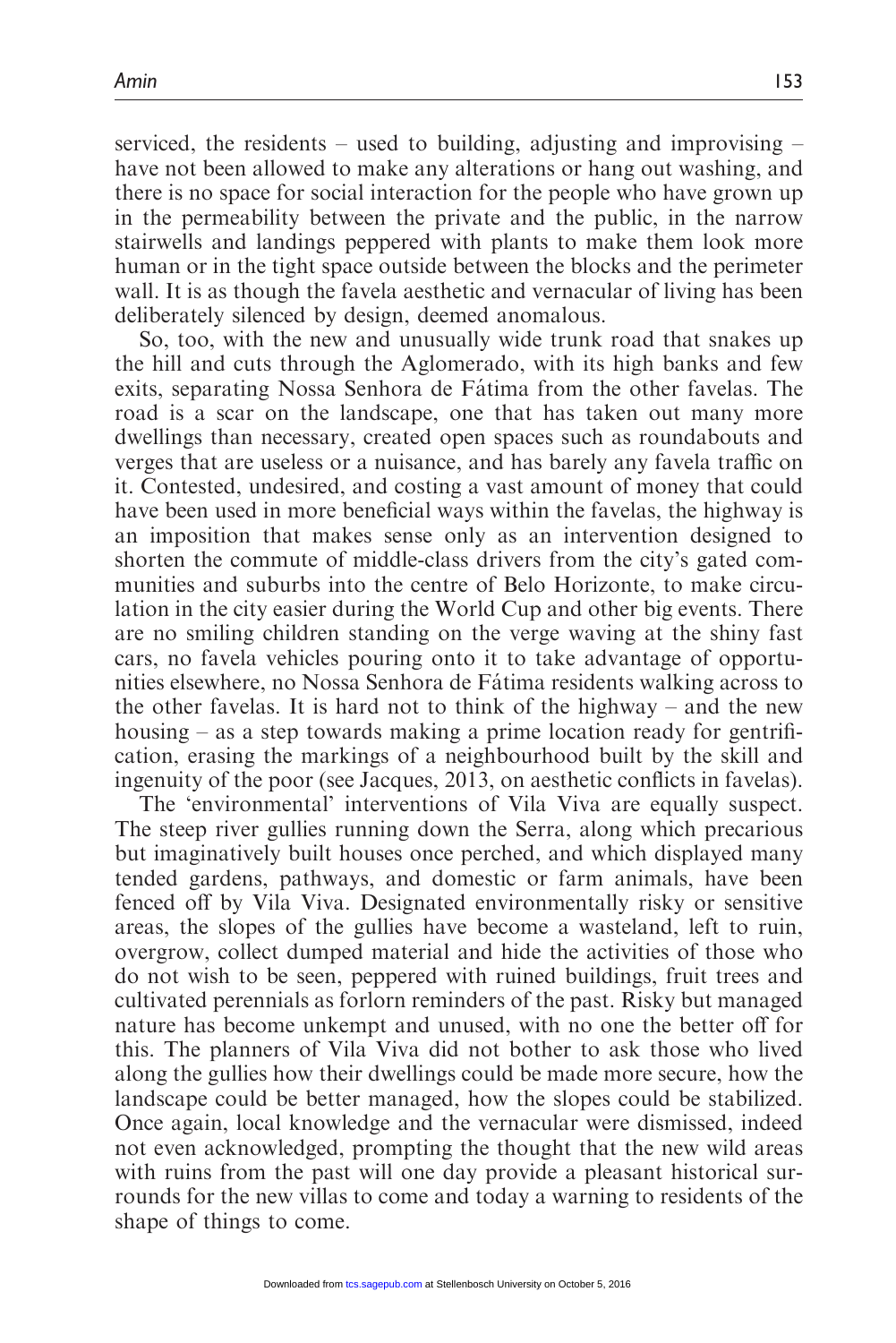

Figure 8. Vernacular Nosa Senhora de Fátima.

These are the impositions of design dumped from above, without any regard for the knowledge, preferences and lifestyles of the people who made the favela liveable. They have made infrastructure – in the form of a highway, H-blocks and protected spaces – starkly visible and central again (at the same time as adding to the invisible infrastructure of supply by providing mains sanitation). This time, however, visibility has less to do with the making of life and community by the poor themselves than with the management of change in the name of urban social cohesion by disarming the local vernacular and all that it has provided (Figure 8). The authorities, in this allegedly pro-poor intervention, could have consulted widely with the residents of Nossa Senhora de Fátima and involved them in design and decision-making, respected the land use pattern and aesthetic, and merged the modern and traditional in sensitive ways. But this would be to assume no ulterior motives, no judgements of social worth, and no desire for a different kind of place. In Nossa Senhora de Fátima, the short moment of the infrastructure becoming invisible in helpful ways for the favela has been overcast by the shadow of a new visibility of mixed promise.

#### Conclusion

The machinations of Vila Viva are a timely reminder of how closely the destiny of the poor and the space of their affective, social and political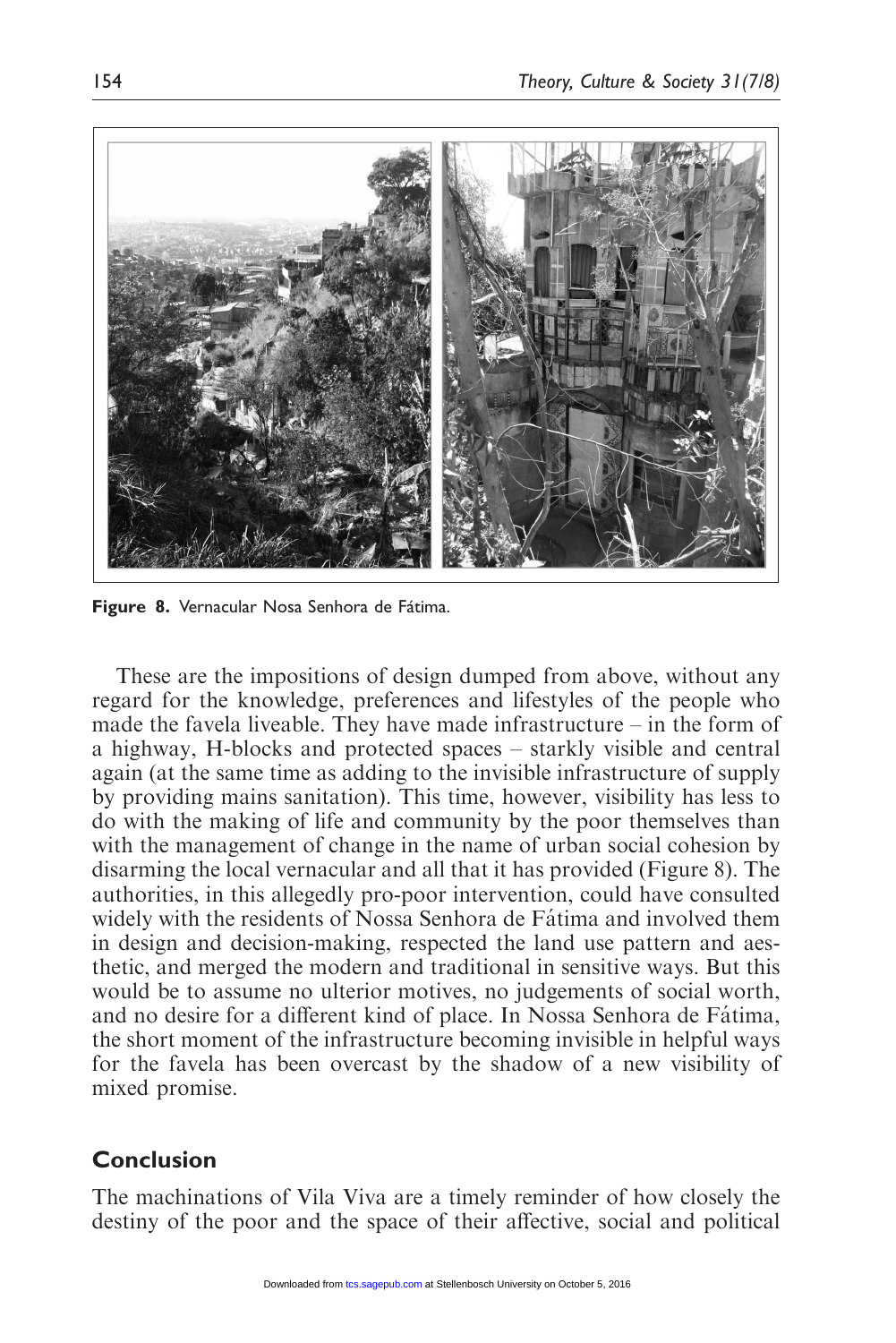orientations is governed by the policies and actions of ruling elites and institutions. In this regard, the traditional politics of power manifest in legal, governmental, corporate, bureaucratic, and associational rules and practices have to be kept squarely in the frame. Vila Viva, and countless other past slum 'upgrading' programmes, disclose the developments and consequences initiated by the acts of instituted force: the designs of the powerful, the influence of elites, the rules and repetitions of law and bureaucracy, the decisions of political leaders, the pushes of the advocates and adversaries of the poor. Not much can be said about the social life of poor neighbourhoods without an understanding of these forms of institutional authoring and their interplay.

The complex and variegated dynamic of this play is all too evident in urban Brazil, even during the short two decades of pro-poor Left rule after the overthrow of military dictatorship, waxing and waning over neoliberal reforms displacing the poor. Democratization, as James Holston (2008) argues, has produced a discourse of universal rights and citizenship, laws to recognize the property claims of the poor, and provisions to recognize the occupation of unused land for social need. Practice, however, has been highly differentiated in its social and spatial distributions owing to the persistence of discriminatory legacies, institutional inconsistencies and voids, and unimplemented or distorted constitutional commitments, but which has also unleashed acts of independent and insurgent citizenship among the urban working class and poor to acquire land, housing and services. These acts, in turn, have been violently opposed by the discontents of direct democracy in the judiciary, police, central and municipal government, and criminal and client networks thriving off poverty. Yet it remains the case that in Brazil the vast majority of housing for the poor is delivered via autoconstruction, legitimated by official recognition of purchased land claims, and sometimes of the act of occupation.

The fortunes of the poor living in informal urban settlements, thus, are conditioned by at least three sets of institutional force: first, the disjuncture between the courts, political reforms, municipal authorities, and property owners or intermediaries relating to the rights of the occupants over land, property and services; secondly, the dispositions of regional and municipal leaders during different political cycles towards occupations, favelas and the needs of their residents, which can make a considerable difference to the benefits acquired (McCann, 2014); and thirdly, the balance of power in a neighbourhood between clientelist patronage, community organization, involvement of NGOs and religious and social movements, criminal interests and the incursions of municipal authorities, regulating the potential for change. This is the foreground of favela politics, the arena of organized battle over the shades of wellbeing and abjection (Biehl, 2013).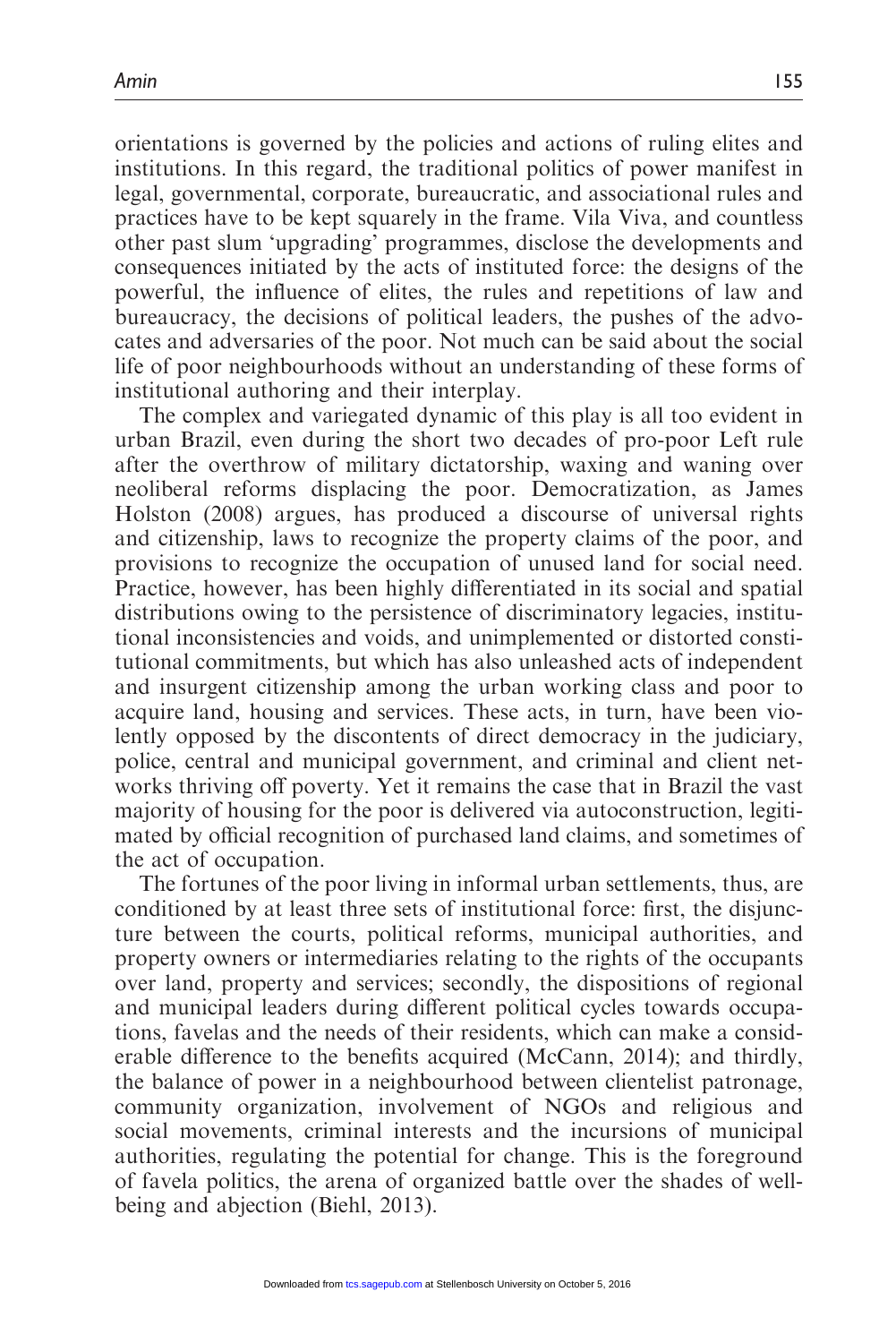But, for the poor without means living in places of rudimentary provisioning, this is a battle over the staples of life, with questions of infrastructure right at the heart of struggle, individual and collective. The jostles of instituted force focus around the imperfect machinery of supply. As Holston observes (2008: 8), 'the city is not merely the context of citizenship struggles. Its wraps of asphalt, concrete, and stucco, its infrastructure of electricity and plumbing also provide the substance. The peripheries constitute the space of city builders and their pioneering citizenship', to which we can add also the battles launched by opponents to make the infrastructure work for counter-interests. Yet, as I hope the examples in this paper have illustrated, the liveliness of infrastructure involves more than its character as the object of community struggle, in the form of mundane socio-technicalities that are fundamental in shaping wellbeing, sociality, and organization, and in ways that often inflect the politics of the 'foreground' in unexpected ways.

Though no substitute for political economy, ethnographies of material culture can help to reveal added matter for a politics of social recognition and justice – matter that might prove to be more than marginal. If cities are socio-technical allocation machines worked through the silent placements of diverse infrastructures, from water grids and public parks to schools and coding systems, they qualify the agency of human subjects and authorities in at least three ways: firstly, as less than supreme, secondly as incorporated in the machinic, and thirdly, as dependent on the latter. This goes for all cities, regardless of their technical intensity, sophistication and spread, for even the most rudimentary, improvised and broken systems, as this paper has tried to show, are full of agency and meaning. Uncovered, the urban infrastructure turns out to be not only as active as any community or institution, but also the medium through which much of the latter is orchestrated.

This is another way of saying that though a politics of titles, pipes, bricks and pits may not appear as muscular or heroic as a politics of citizenship and power, it may in the short run help to meet the staple needs of urban majorities and, in the long run, enlarge the ground of the political in ways that not only allow subaltern interests to be pursued beyond established procedures biased towards the few, but also reduce the pre-eminence of the latter by adding more modes of organization and action into the political arena (Amin and Thrift, 2013). To return to Nossa Senhora de Fátima, the impositions of Vila Viva show that the subaltern cannot afford to give up on the politics of community organization, activist campaigning, municipal recognition, and party mobilization. To do so is to let the authorities get away with impositions that jar, to ignore the right of the poor to demand citizenship and justice in a so-called democracy. Equally, the history of Nossa Senhora de Fátima, and that now unfolding in Dandara, Eliana Silva and Rosa Leão, makes it amply clear that the right to the city is also a matter of claim through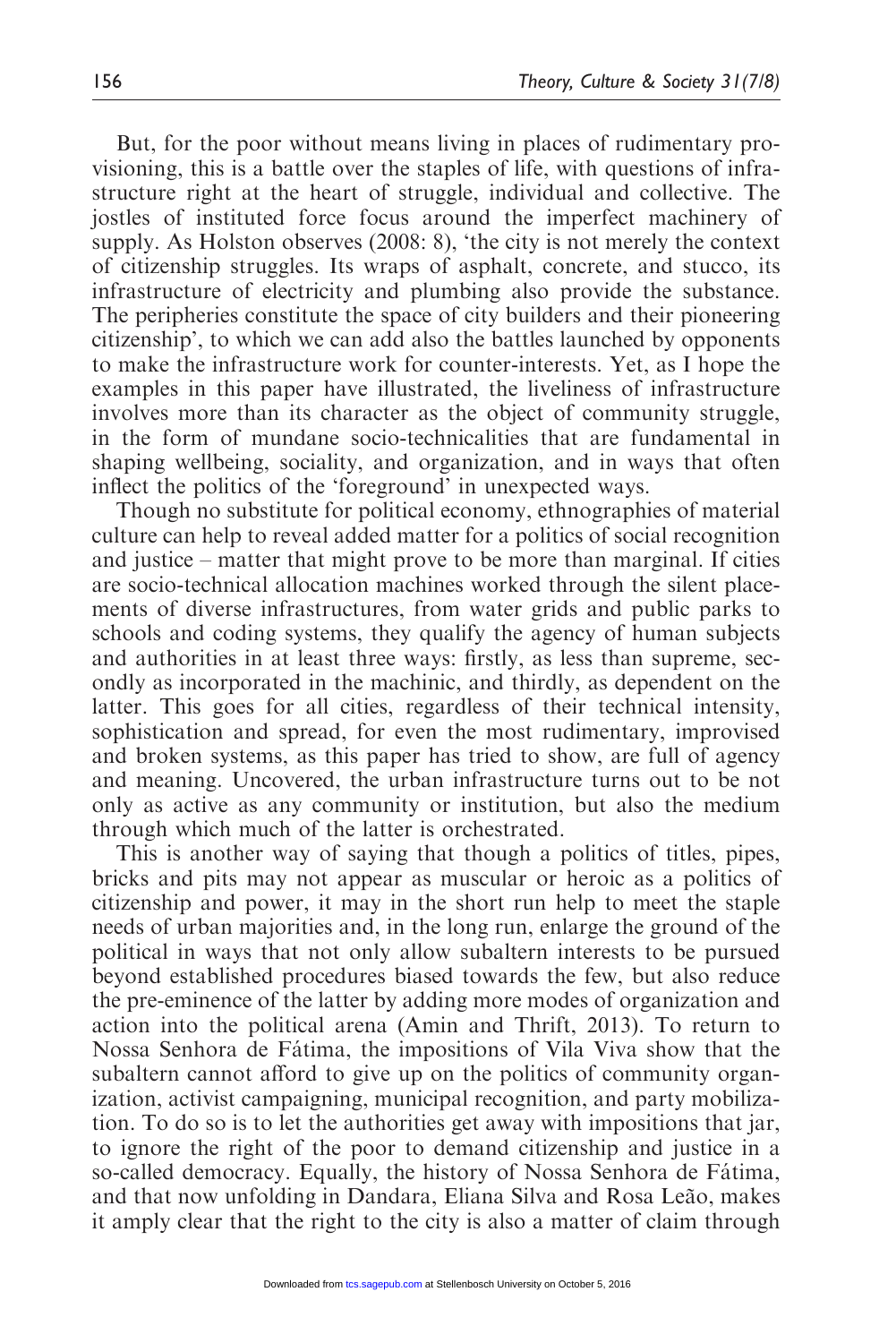occupation, self-organization, infrastructural improvisation, and counter-vernaculars of inhabitation and design (Caldeira, 2012). This is the ground of making life liveable, the city a plural ontology, and power more decentred, with much of this given collective orientation through joint effort in securing everyday infrastructure.

It is also the ground of speaking truth to power in an indirect way. In an ideal world, the citizens of a city or nation committed to universal wellbeing should expect the minima of survival to be made available through the state, the constitution, or legal address. But this is manifestly not the case in many democracies, for a host of reasons preventing the delivery of large-scale wellbeing. The gap between paper and real democracy remains large, and if anything it is widening today as the centripetal tendencies of neoliberalism daily oust the centrifugal aspirations of social democracy. Nothing much is likely to change until the disenfranchised organize to claim their right, and with effective force, for what the recent experience of urban occupation and clamour for social justice around the world has shown is that any tangible reforms won have been overshadowed by the assault of organized power to crush the movements or to manipulate them for new patterns of centralized return. Captured by elites, and barely used by the organized Left to further a politics of social transformation, neither representative nor direct democracy is delivering to the poor in straightforward ways. A restored activism can make for a provisioning invisibility because it presses on the state and other providers to deliver basic services as public goods. The state has to be brought in, perhaps dragged in by the scruff of the neck.

In this far from permissive context, the making of micro-collectives by the poor around shared infrastructures (and other material of the urban commons) may be a necessary political opening. Occupation, and the co-construction of a habitable space through all kinds of infrastructural improvisation and innovation, has brought together people from different backgrounds into common endeavour, to discover the value of collective life by having something to work on collectively, to use infrastructure to address the larger city for rights and connections, as AbdouMaliq Simone has so persuasively shown in his work on Southern vernacular urbanism (most recently by the excluded middle classes in Jakarta; Simone, 2014). Most importantly, many though not all the occupations are appropriations designed to live the city in another way – collectively, frugally, autonomously, creatively (Vasudevan, 2014). None of this is easy work – the rewards are often insubstantial, and the politics of community is fraught with contradictions and conflicts. It would be a mistake to romanticize occupation and informality as a new dawn. However, in the making of the city along new lines – perhaps even for a fleeting moment – a new possible world emerges, new solidarities are formed, and the right of the disenfranchised to claim the city is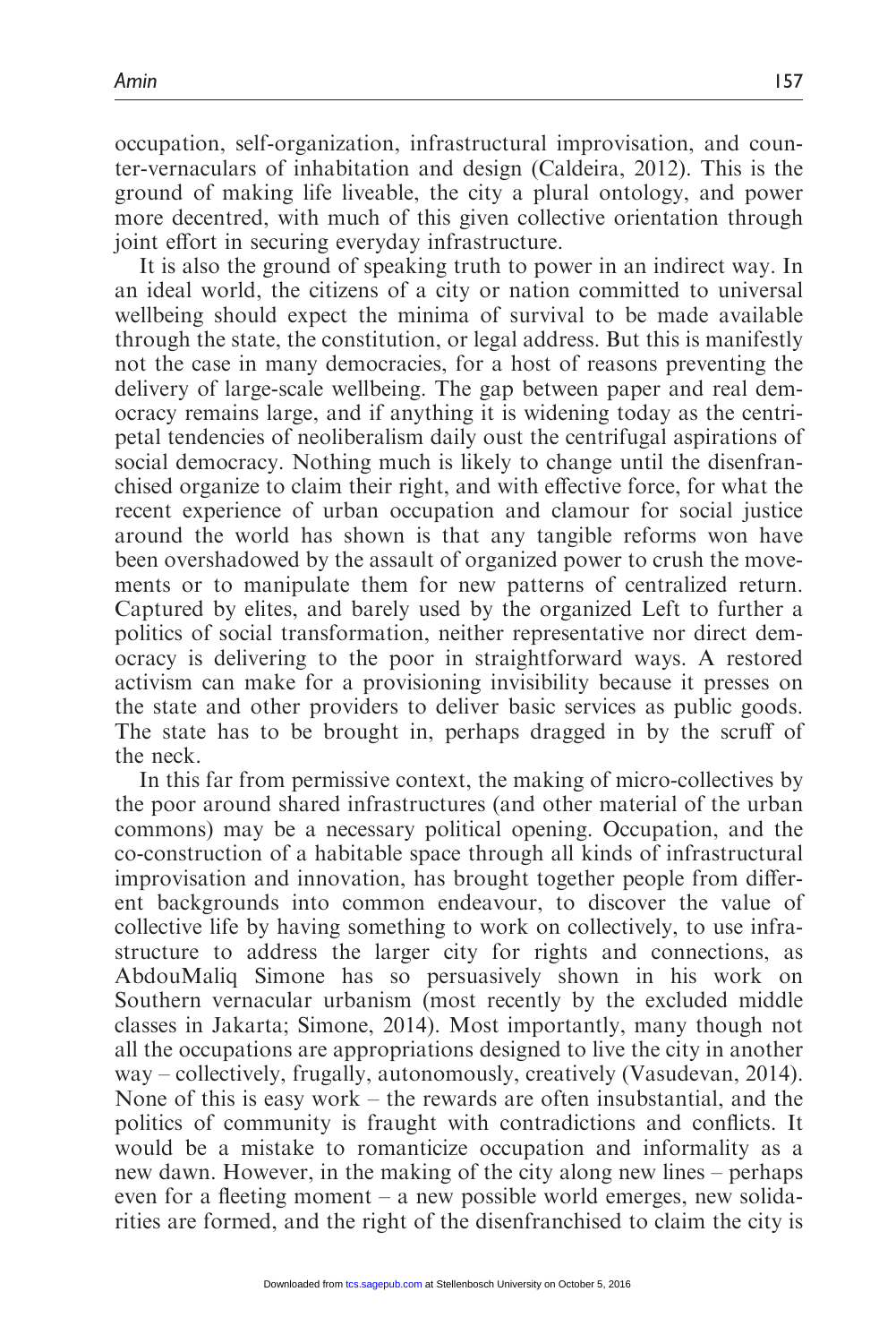exercised and shown to be possible. The city is a site of multiple formations and social transformation is made visible, a spur to those with the power to change society for the better to act, if only they had the conviction and commitment. Wishfully, we might speculate that occupation is a kick-start to the remaking of the just society.

#### Acknowledgements

This paper could not have been even imagined without the support of Clelio Campolina Diniz, Eduardo Vargas, Mauricio Loureiro and Roberto Monte-Mor, who made it possible for me to take up the IEAT Chair at the Institute of Transdisciplinary Studies at the Federal University of Minas Gerais in August and September 2013. I thank them for giving me the opportunity to visit Belo Horizonte and for looking after me so well. In turn, the paper could not have been written without the support of my collaborators Denise Morado, Leta Silva, Thais Nassif, Cecília Reis, Felipe Magalhães, João Tonucci, and Levindo Pereira, who are the real intelligence behind the findings reported. Of course they are not responsible for any errors and omissions. I am also grateful to Teresa Caldeira for her perceptive comments on the first draft. I dedicate the paper in memory of Cecília's father, Professor Fábio Alves dos Santos, a protagonist in the campaign for the rights of the poor in Belo Horizonte, who sadly passed away after a long illness shortly after my visit.

## References

- Amin A (2013a) Telescopic urbanism and the urban poor. City 17(4): 476–492.
- Amin A (2013b) Surviving the future. Environment and Planning D: Society and Space 31: 140–156.
- Amin A (in press) Animated space. Public Culture.
- Amin A and Thrift N (2013) Arts of the Political: New Openings for the Left. Durham, NC: Duke University Press.
- Batty M (2013) The New Science of Cities. Cambridge, MA: MIT Press.
- Biehl J (2013) Vita: Life in a Zone of Social Abandonment. Berkeley, CA: University of California Press.
- Caldeira T (2012) Imprinting and moving around: New visibilities and configurations of public space in São Paulo. *Public Culture* 24(2): 385–419.
- De Boeck F (2012) Infrastructure: Commentary from Filip De Boeck (Contributions from Urban Africa Towards an Anthropology Infrastructure). Cultural Anthropology Online, 26 November. Available at: [http://production.culanth.org/curated\\_collections/11-infrastructure/discus](http://production.culanth.org/curated_collections/11-infrastructure/discussions/7-infrastructure-commentary-from-filip-de-boeck)[sions/7-infrastructure-commentary-from-filip-de-boeck](http://production.culanth.org/curated_collections/11-infrastructure/discussions/7-infrastructure-commentary-from-filip-de-boeck) (accessed 9 August 2014).
- De Boeck F (2013) 'Poverty' and the politics of syncopation: Urban examples from Congo-Kinshasa (mimeo). Institute for Anthropological Research in Africa, University of Leuven.
- Elyachar J (2010) Phatic labour, infrastructure, and the question of empowerment in Cairo. American Ethnologist 37(3): 452–464.
- Fischer B (2014) Introduction. In: Fischer B, McCann B and Auyero J (eds) Cities from Scratch: Poverty and Informality in Urban Latin America. Durham, NC: Duke University Press.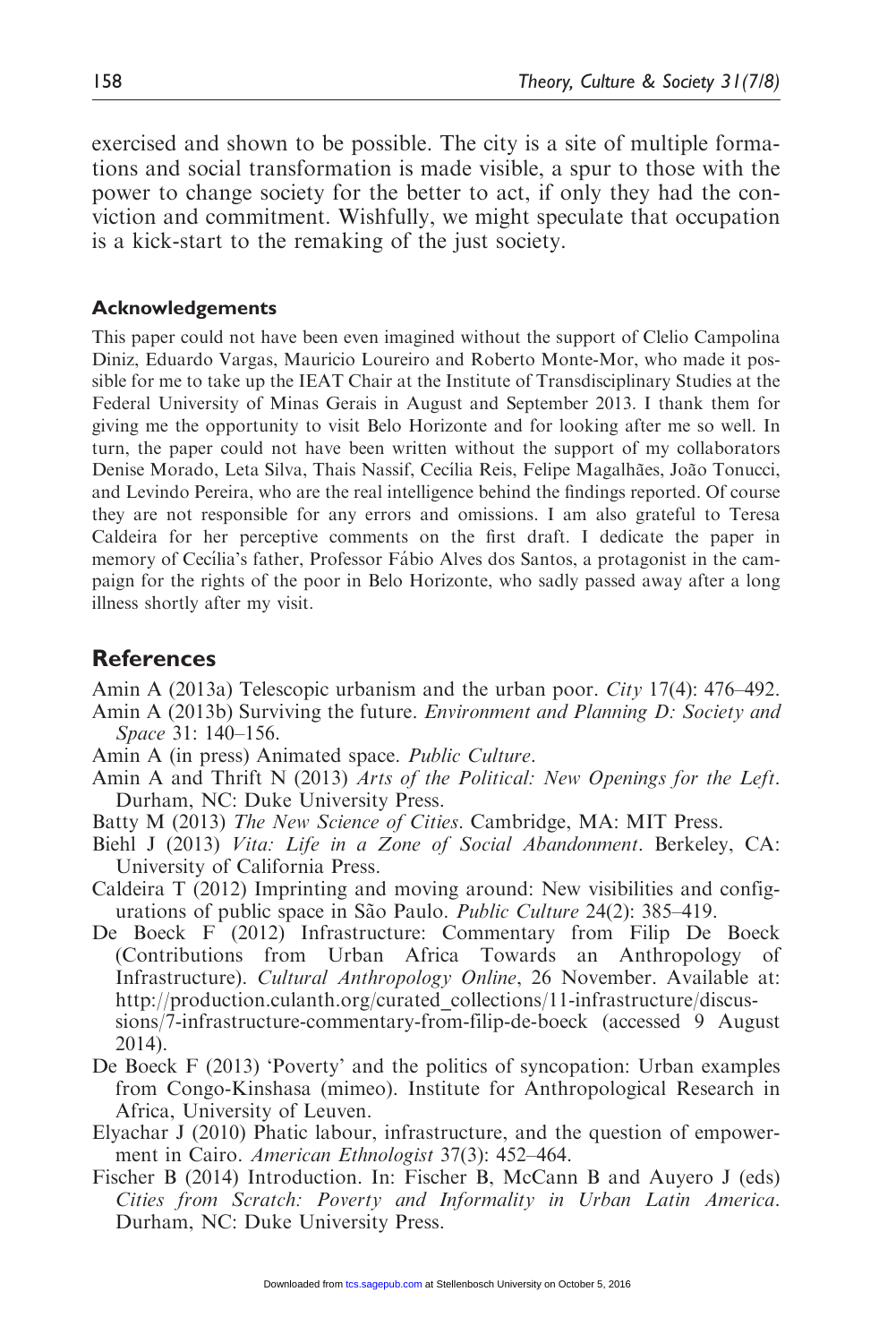- Goldstein BE (2009) Resilience to surprises through communicative planning. Ecology and Society 14(2): 33–44.
- Graham S (ed.) (2010) Disrupted Cities: When Infrastructure Fails. New York: Routledge.
- Graham S and Marvin S (2001) Splintering Urbanism: Networked Infrastructures, Technological Mobilities and the Urban Condition. London: Routledge.
- Graham S, McFarlane C and Desai R (2013) Water wars in Mumbai. Public Culture 25: 115–141.
- Greenfield A (2013) Against the Smart City. New York: Do Projects.
- Guimarães B (1992) Favelas em Belo Horizonte tendências e desafios. Análise & Conjuntura 7(2/3): 11–18.
- Halpern O, LeCavalier J, Calvillo N and Pietsch W (2013) Test-bed urbanism. Public Culture 25(2): 273–306.
- Harvey P (2012) The topological quality of infrastructural relation: An ethnographic approach. Theory, Culture & Society 29(4/5): 76–92.
- Harvey P and Knox H (2013) The enchantments of infrastructure. Mobilities 7(4): 521–536.
- Heynen N, Kaïka M and Swyngedouw E (eds) (2006) The Nature of Cities: Urban Political Ecology and the Politics of Urban Metabolism. London: Routledge.
- Hirschkind C (2006) The Ethical Soundscape: Cassette Sermons and Islamic Counterpublics. New York: Columbia University Press.
- Holston J (2008) Insurgent Citizenship: Disjunctions of Democracy and Modernity in Brazil. Princeton, NJ: Princeton University Press.
- Humphrey C (2003) Rethinking infrastructure: Siberian cities and the great freeze of January 2001. In: Schneider J and Susser I (eds) Wounded Cities: Destruction and Reconstruction in a Globalized World. Oxford: Berg, pp. 91–107.
- Inclusive Cities Laboratory (2010) Belo Horizonte, Brazil Villa Viva Programme – Aglomerado da Serra. Working Paper, Development Planning Unity, University College, London.
- Jacques PB (2013) Urban regeneration: The improvisation tactics from the favelas vs. the spectacularisation of public space. In: Leary M and McCarthy J (eds) The Routledge Companion to Urban Regeneration. London: Routledge, pp. 260–270.
- Jaglin S (2014) Regulating service delivery in southern cities: Rethinking urban heterogeneity. In: Parnell S and Oldfield S (eds) The Routledge Handbook on Cities of the Global South. London: Routledge.
- Kitchin R and Dodge M (2011) Code/Space: Software and Everyday Life. Cambridge, MA: MIT Press.
- Lahoud A (2010) Introduction. In: Lahoud A, Rice C and Burke A (eds) Posttraumatic Urbanism. Chichester: John Wiley, pp. 14–23.
- Larkin B (2004) Degraded images, distorted sounds: Nigerian video and the infrastructure of piracy. Public Culture 16(2): 289–314.
- Larkin B (2013) The politics and poetics of infrastructure. Annual Review of Anthropology 42: 327–343.
- McCann B (2014) Hard Times in the Marvelous City: From Dictatorship to Democracy in the Favelas of Rio de Janeiro. Durham, NC: Duke University Press.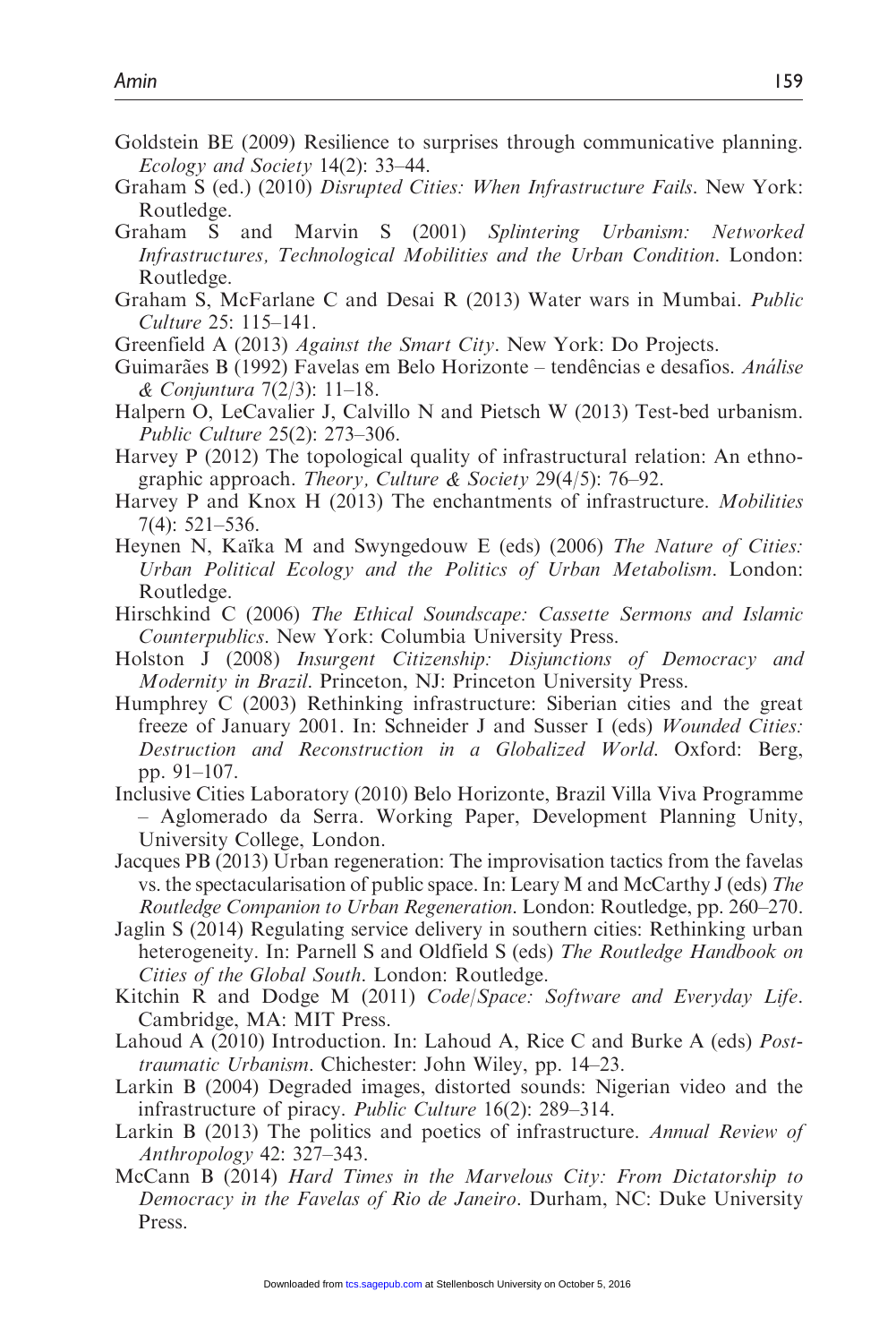- McFarlane C (2011) The city as assemblage: Dwelling and urban space. Environment and Planning D: Society and Space 29: 649–671.
- Mackenzie A (2010) Wirelessness: Radical Empiricism in Network Cultures. Cambridge, MA: MIT Press.
- Mahvunga C (2013) Cidades esfumaçadas: Energy and the rural-urban connection in Mozambique. Public Culture 25(2): 261–272.
- Manton J (2013) 'Environmental alkalism' and the war on filth: The personification of sanitation in urban Nigeria. Africa 83(4): 606–622.
- Morado Nascimento D (2012) A (possível) produção democratizada do espaço. Paper presented at II Encontro da Associação Nacional de Pesquisa e Pósgraduação em Arquitetura e Urbanismo, Natal, 18–21 September.
- Mumford L (1938) The Culture of Cities. San Diego: Harcourt Brace.
- Park R (1952) Human Communities: The City and Human Ecology. Glencoe, IL: The Free Press.
- Perlman J (2010) Favela: Four Decades of Living on the Edge in Rio de Janeiro. New York: Oxford University Press.
- Pieterse E and Hyman K (2014) Disjunctures between urban infrastructure, finance and affordability. In: Parnell S and Oldfield S (eds) The Routledge Handbook on Cities of the Global South. London: Routledge.
- Rhys-Taylor A (2013) The essences of multiculture: A sensory exploration of an inner-city street market. Identities 20(4): 393–406.
- Sassen S (2012) Urbanising technologies. In: Burdett R and Rode P (eds) Urban Age Electric City Conference. London: London School of Economics, pp. 12–14.
- Sennett R (1994) Flesh and Stone: The Body and the City in Western Civilization. New York: Norton.
- Shepard M (ed.) (2011) Sentient City: Ubiquitous Computing, Architecture, and the Future of Urban Space. Cambridge, MA: MIT Press.
- Simone A (2004) People as infrastructure. Public Culture 16(3): 407–429.
- Simone A (2014) Jakarta: Drawing the City Near. Minneapolis: University of Minnesota Press.
- Sundaram R (2010) Pirate Modernity. London: Routledge.
- Thrift N (2014) The 'sentient' city and what it may portend (mimeo), University of Warwick.
- Tonkiss F (2013) Cities by Design. Cambridge: Polity.
- Tousignant N (2013) Insects-as-infrastructure: Indicating Project Locustox and the Sahelization of ecotoxicology. Science as Culture 22(1): 108–131.
- Vale L and Campanella T (eds) (2005) The Resilient City. New York: Oxford University Press.
- Valladares  $L$  (2006) La favela d'un siècle à l'autre; mythe d'origine, discours scientifiques et représentations virtuelles. Paris: Editions de la MSH.
- Vasudevan A (2014) The autonomous city: Towards a critical geography of occupation. Progress in Human Geography (published online 30 April 2014). DOI: 10.1177/0309132514531470.